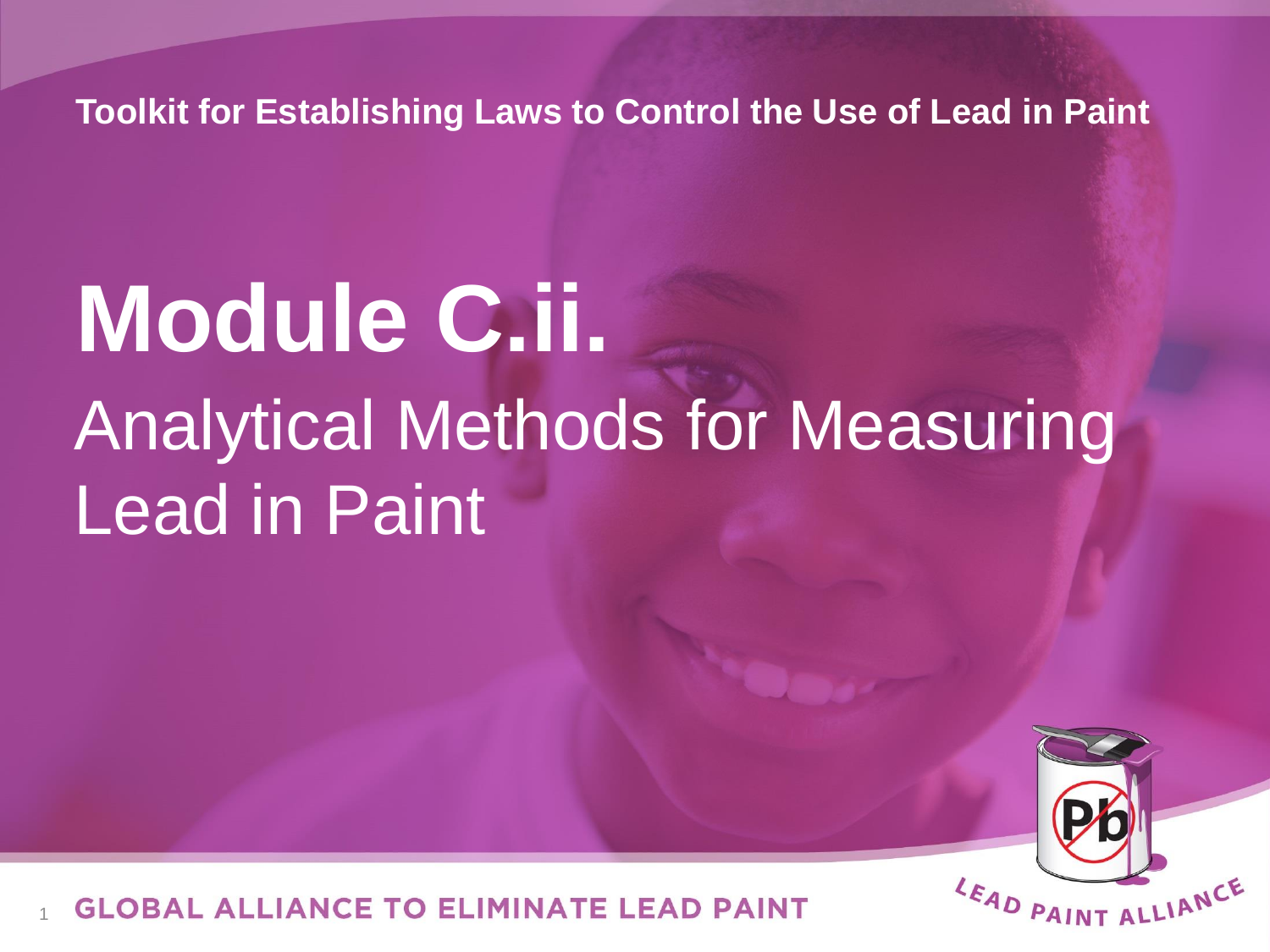## **Outline**

- Reasons for analysing the lead content of paint
- New paint: Options for laboratory analysis of total lead content
- Existing painted surface: Options for analysis of lead content
- Using lead paint analyses to investigate the market for new paints
- Summary, References and Contacts



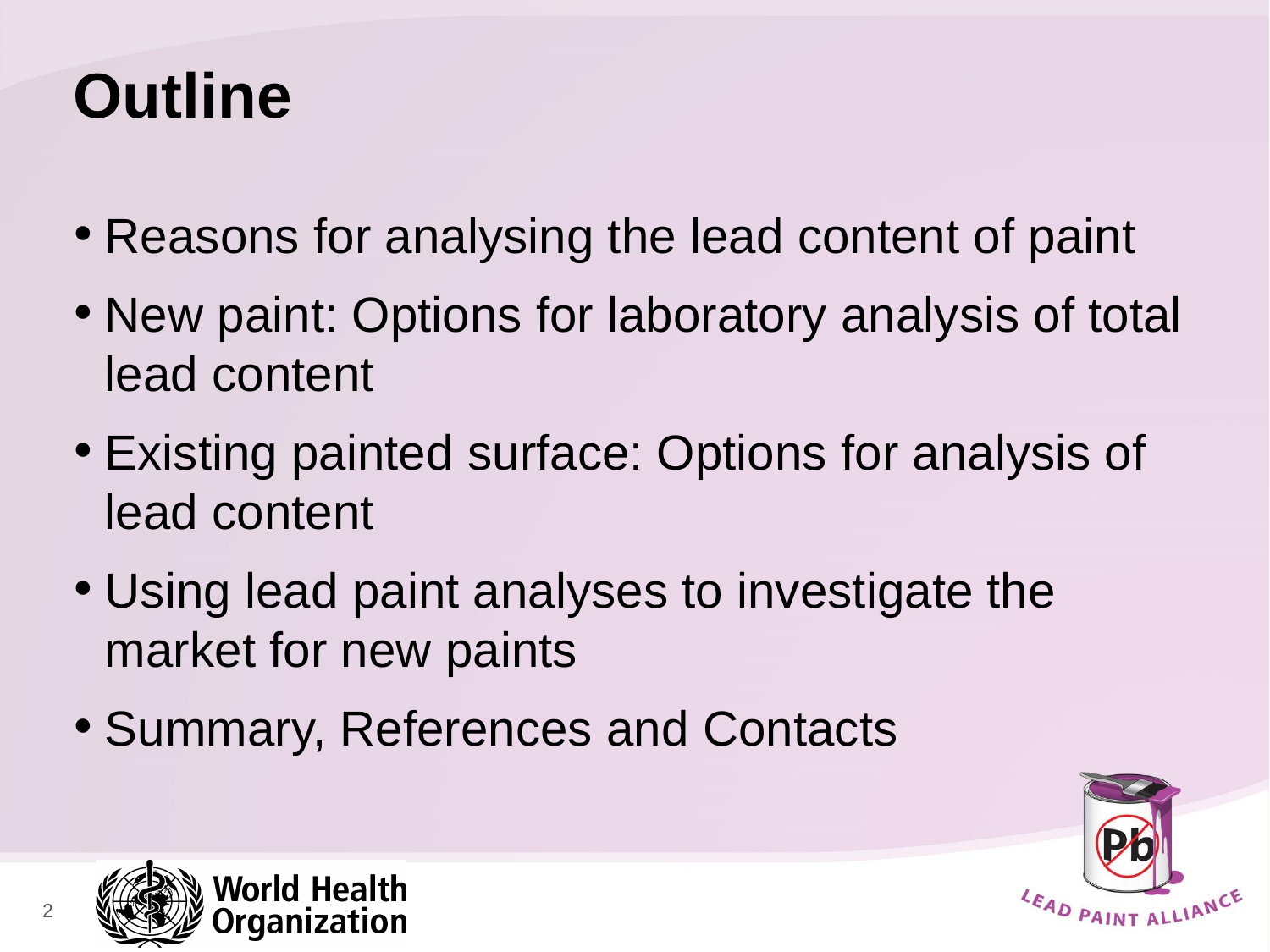#### **Reasons for analysing the lead content of paint**

#### **New paint for sale:**

- Assess the availability of lead-containing paint in the market and the need for better government regulation and enforcement
- Provide consumers with information so they can choose non-lead paint and can push for government controls on lead paint
- Draw attention to companies that produce lead-containing paint and encourage them to reformulate their products voluntarily

#### **Existing paint on structures:**

 Assess potential sources of exposure to lead from existing paint on structures, e.g. in homes, schools and playgrounds, and the possible need for mitigation measures





LEAD PAINT ALLIAN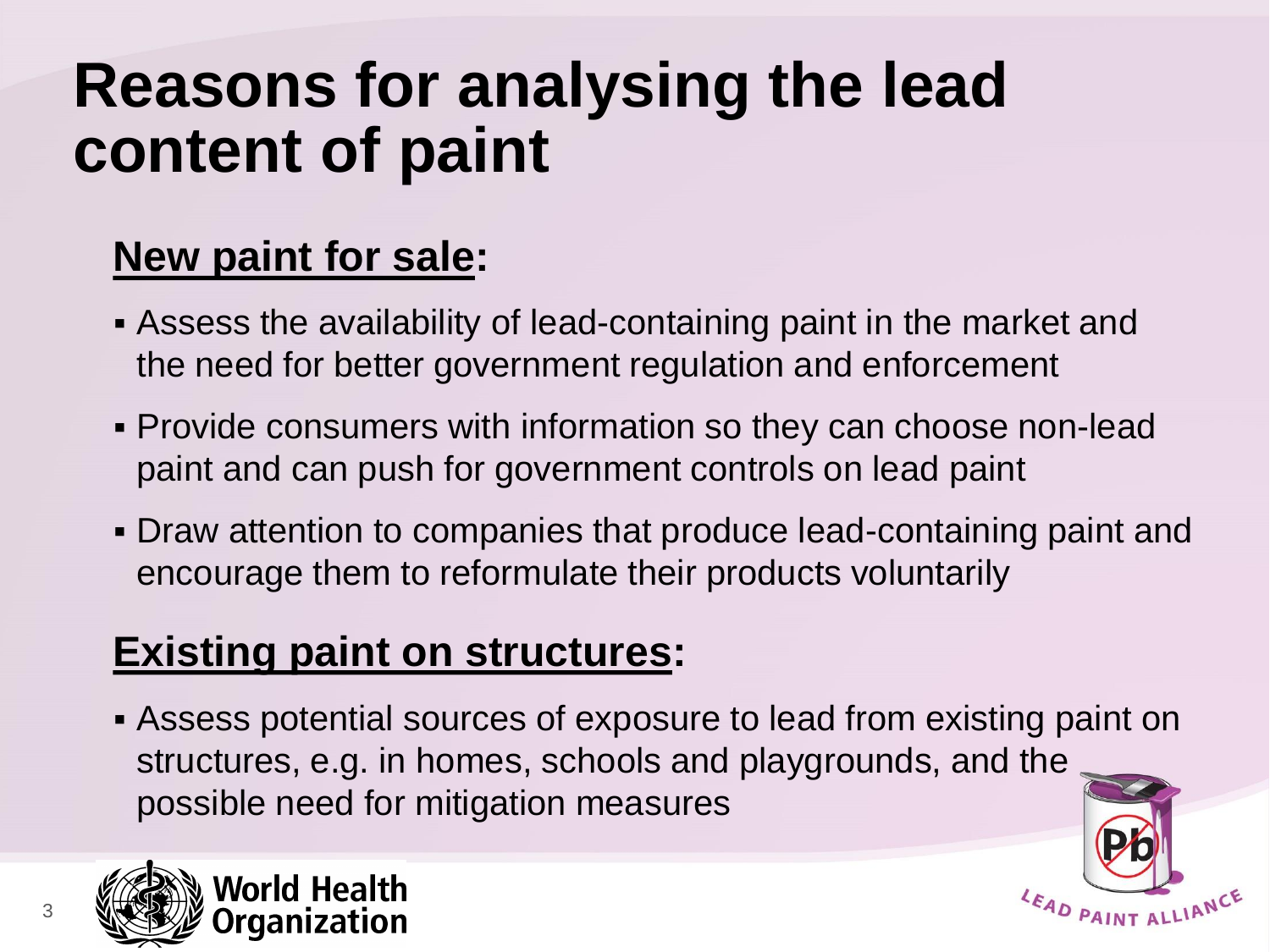#### **Optional methods for measuring lead in paint**

#### **New paint prior to use:**

- 1. Laboratory analysis (three methods)
- 2. High definition portable X-ray fluorescence analysis (HDXRF)

#### **Existing painted surface:**

- 1. Laboratory analysis (three methods)
- 2. Portable X-ray fluorescence (XRF) analysis (on-site)
- 3. Chemical test kits (on-site)



4



The choice of method depends on several factors e.g. the level of accuracy required, the substrate to be tested (new paint or painted surface), the analytical equipment, and the cost.

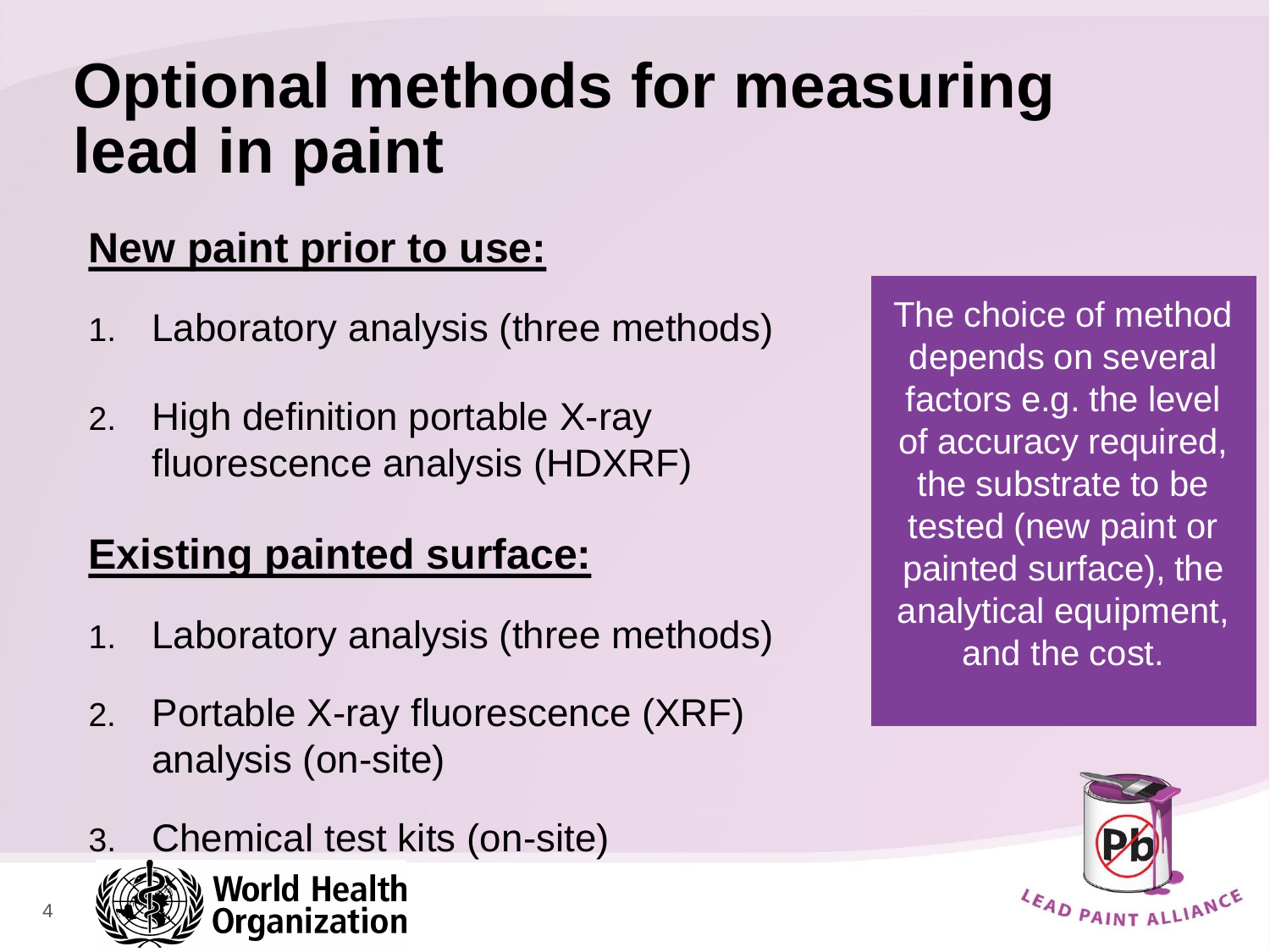### **Measurement units for test results**

Choice of analytical method and measurement unit depends on the reason for the analysis

#### **New paint**

Lead paint formulations and regulatory standards for lead in new paint are usually expressed as a percentage (%) or as parts per million (ppm), though some regulatory standards use milligrams per kilogram (mg/kg)

- Laboratory analysis: lead content can be reported in ppm, % or mg/kg
- HDXRF: lead content can be reported in ppm
- $\cdot$  100 ppm = 0.01% = 100  $\mu$ g/g = 100 mg/kg



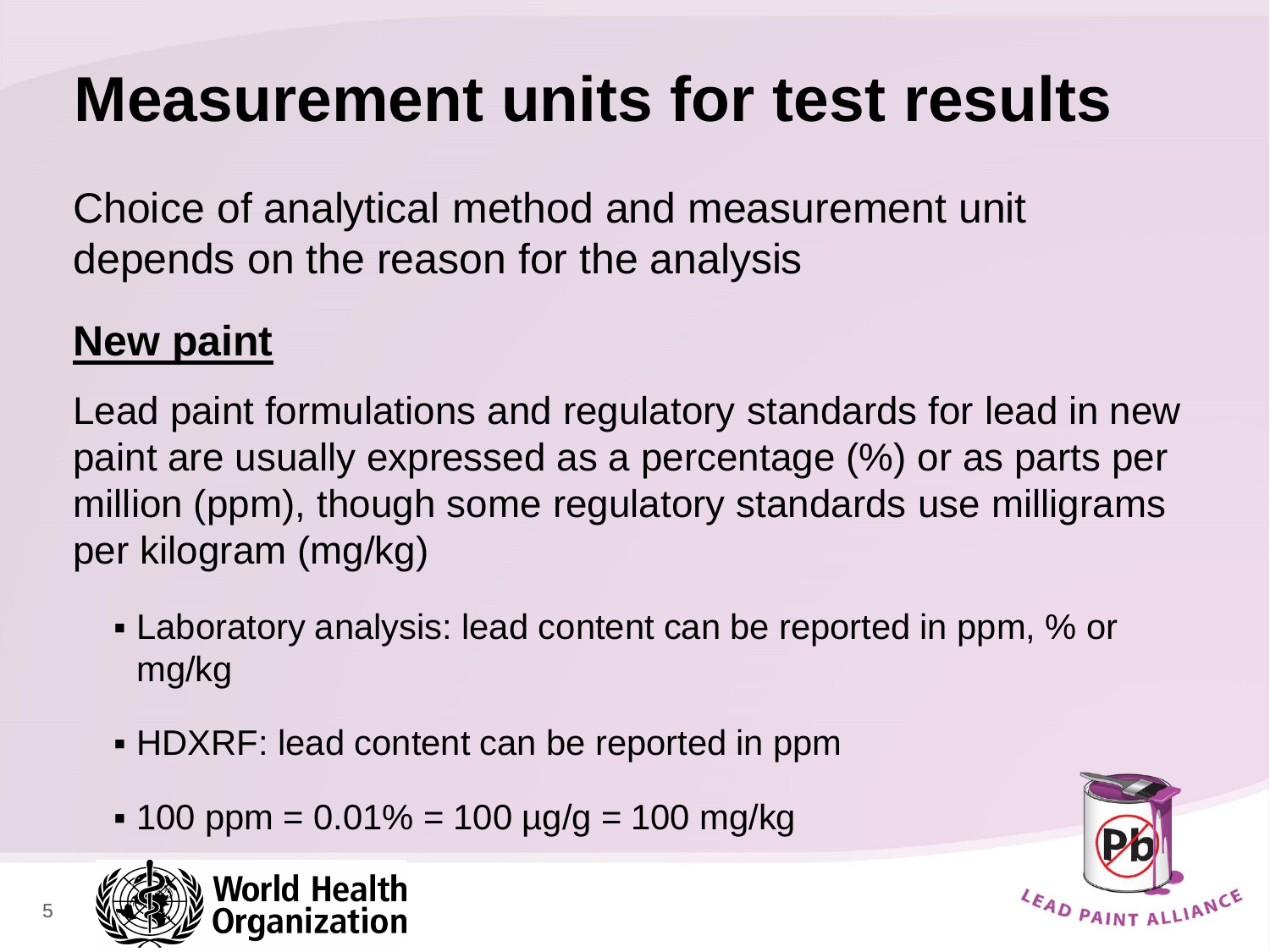## **Measurement units for test results**

#### **Existing painted surface**

Analysis of lead in paint on an existing painted surface may also be reported as the amount of lead per unit area: mg/cm<sup>2</sup>. There is no mathematical equivalence between ppm and mg/cm<sup>2</sup>

- Laboratory analysis: lead content can be reported in ppm, %, mg/kg or amount per unit area (mg/cm<sup>2</sup>)
- Portable XRF analysis (on-site): lead content is reported as  $mg/cm<sup>2</sup>$
- Chemical test kits (on-site): lead content is reported as a colour change when the concentration is above a specific threshold



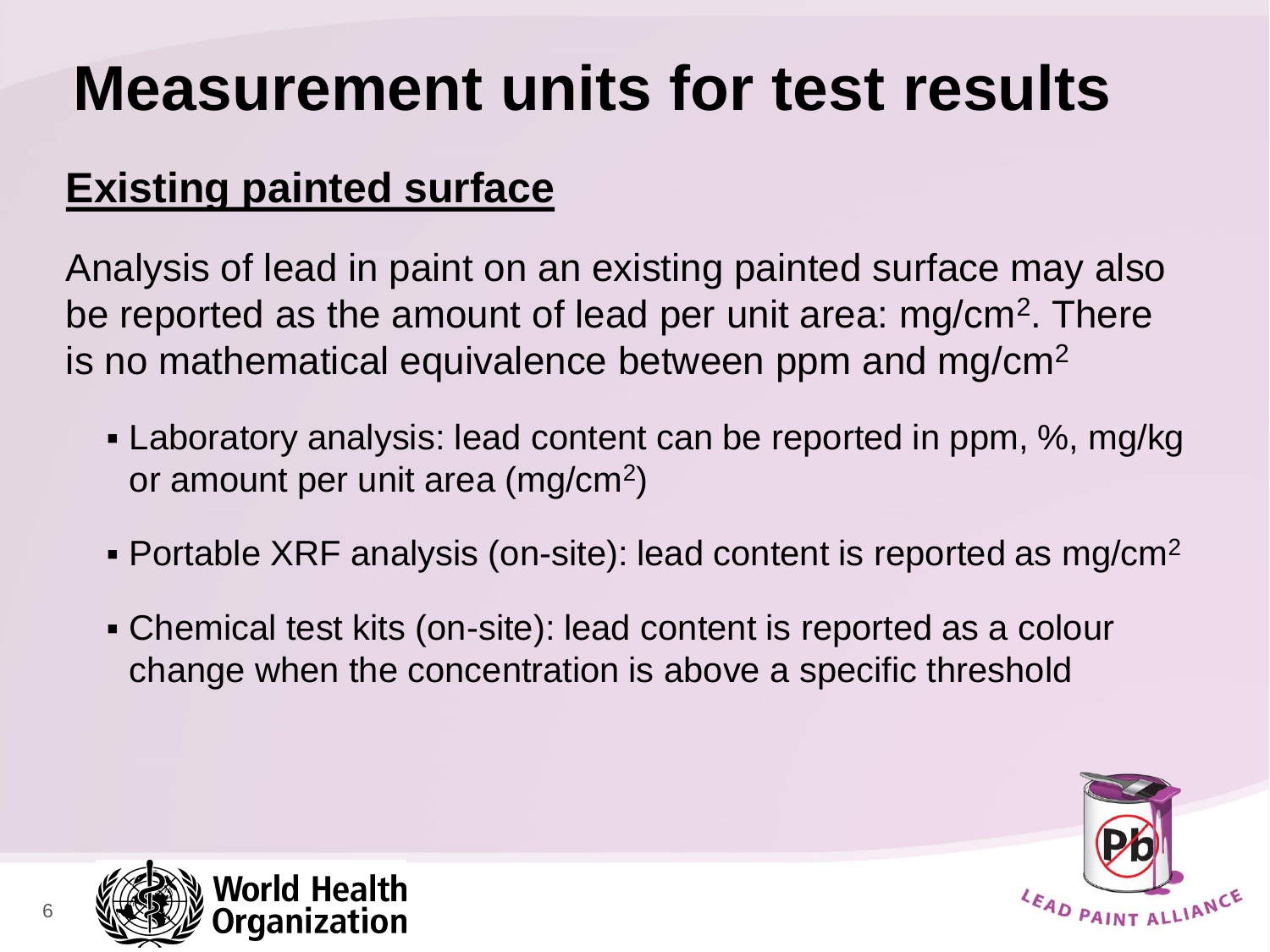#### **New paint: Measuring total lead content is preferred over soluble lead content**

| <b>Total lead content</b>                                                                           | <b>Soluble lead content</b>                                                                                 |
|-----------------------------------------------------------------------------------------------------|-------------------------------------------------------------------------------------------------------------|
| Measured by extracting all lead<br>present in the paint                                             | Measures the lead that is dissolved<br>from the dry paint in a weak acid                                    |
| Almost all national regulatory<br>standards use total lead content                                  | No scientific basis: soluble lead<br>content does not provide the best<br>measure of potential health risks |
| Promotes harmonization for exports<br>to countries with total lead standards<br>for products        | Does not take actual exposure into<br>account                                                               |
| Cheap, routine laboratory methods<br>are available and many laboratories<br>can do the measurements | More expensive, more complicated<br>laboratory method is needed                                             |
| Provides a more predictable test for<br>manufacturers who have test results<br>from ingredients     | Technical modifications to paint can<br>hide dangerous lead content                                         |



7

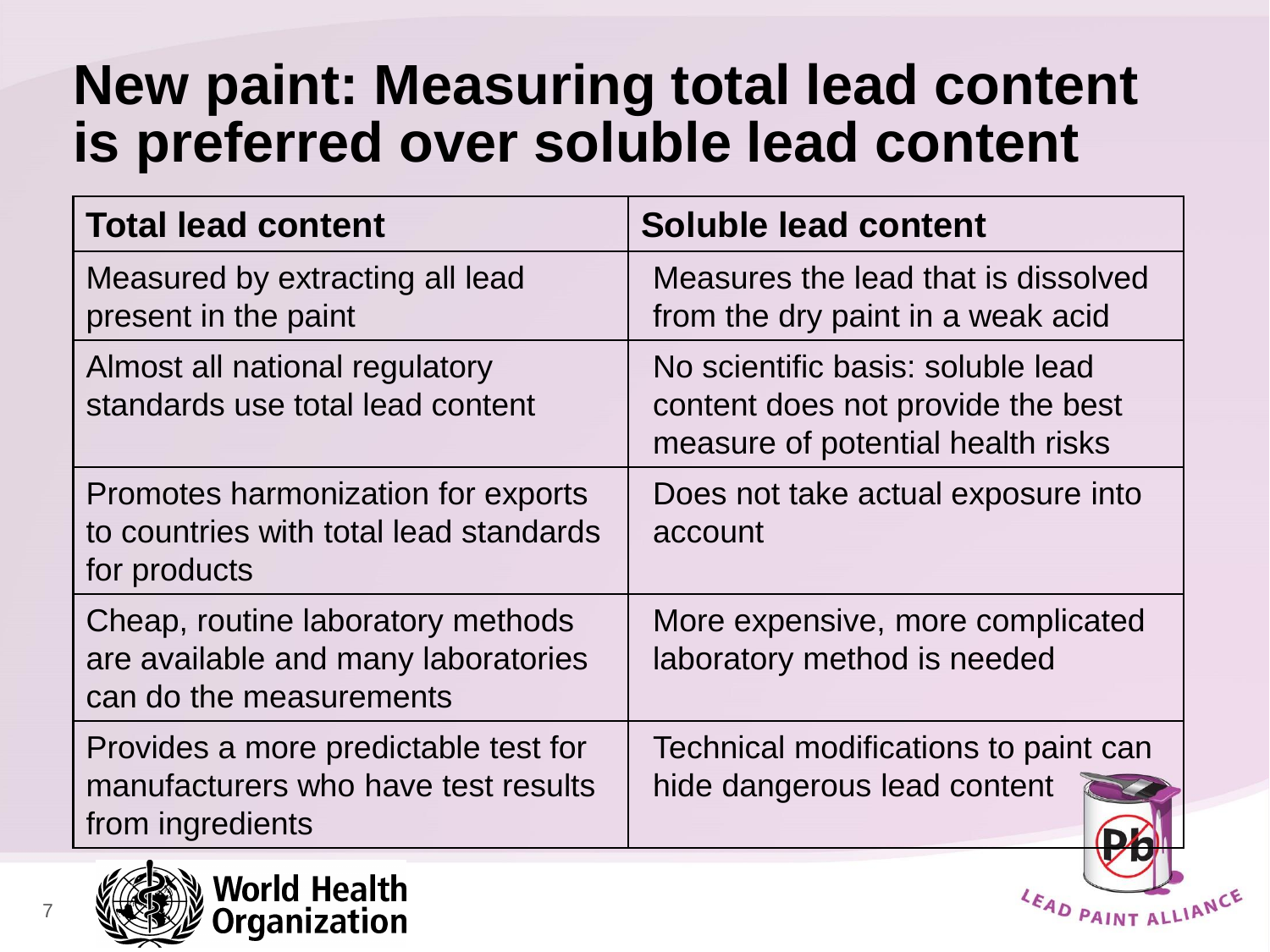#### **New paint: Options for laboratory analysis of total lead content**



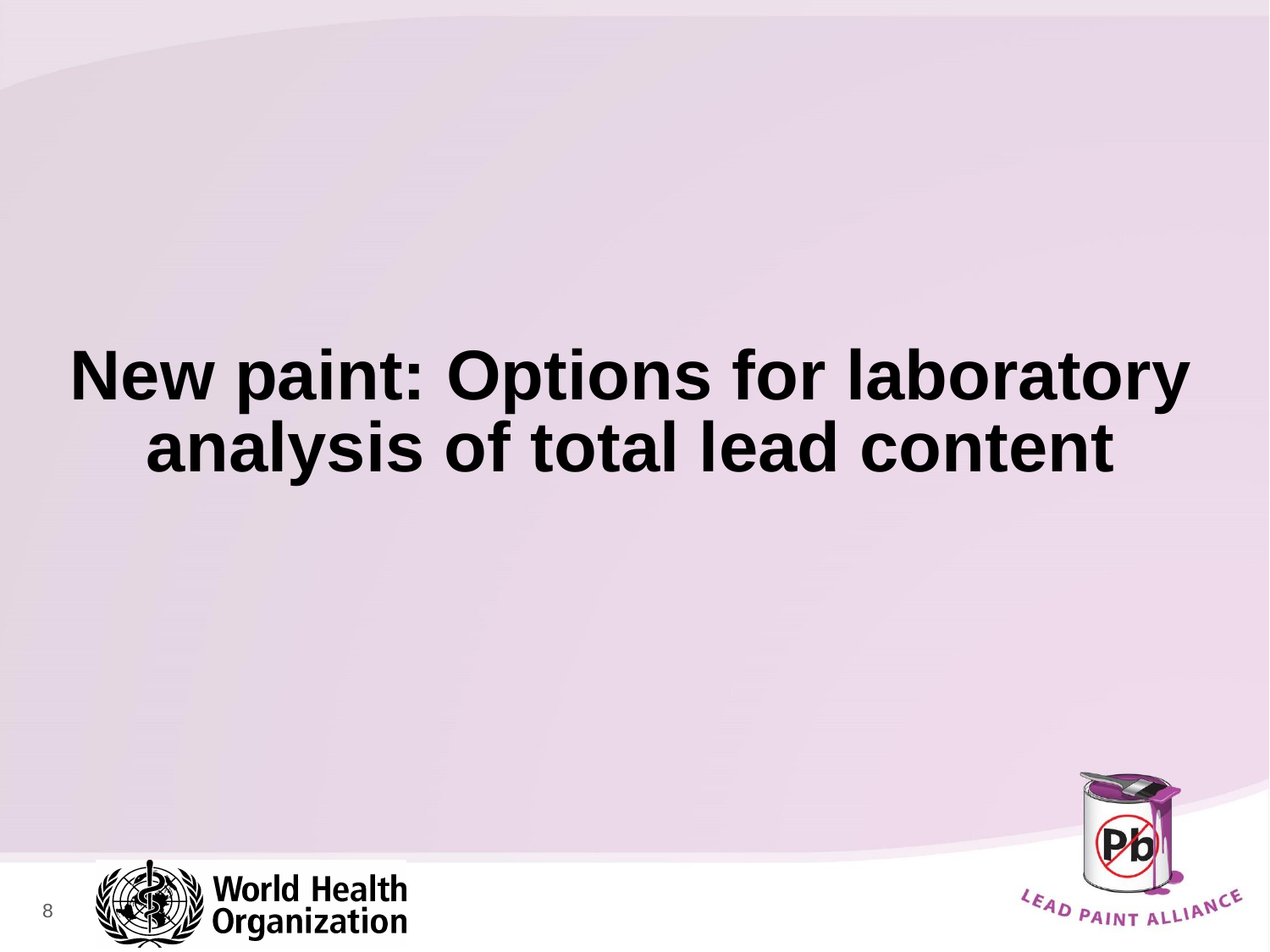### **Laboratory analysis: Three options**

Three commonly used methods are (in order of higher to lower limit of detection):

- 1. Flame Atomic Absorption Spectrometry (FAAS)
- 2. Graphite Furnace Atomic Absorption Spectrometry (GFAAS)
- 3. Inductively Coupled Plasma Atomic Emission Spectrometry (ICP-AES)



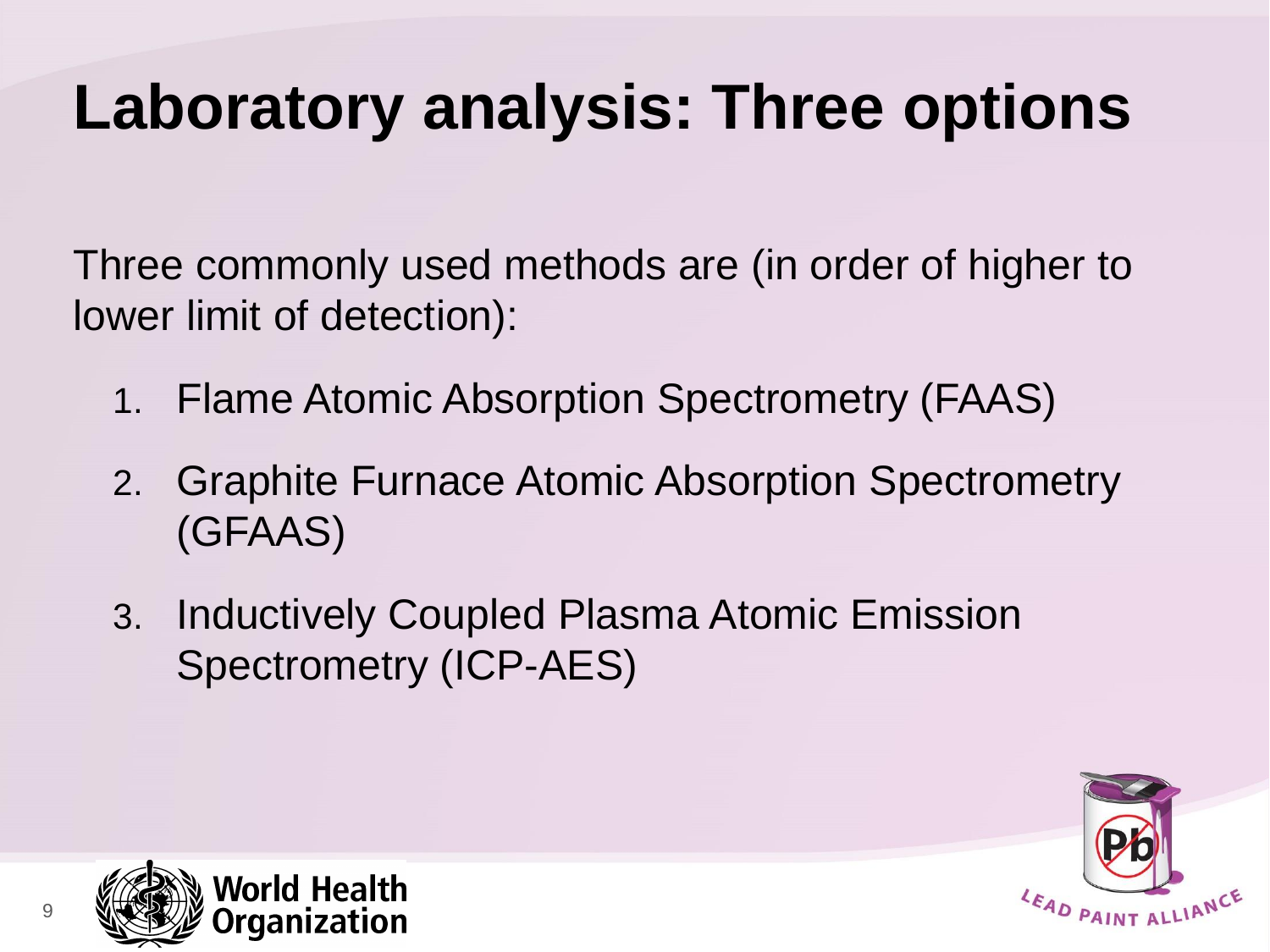#### **Method 1: Flame Atomic Absorption Spectrometry (FAAS)**

- Relatively easy to use and moderate cost
- Needs special gases
- Can be fitted with auto-sampler so multiple samples can be processed
- Limit of detection depends on sample preparation and method used



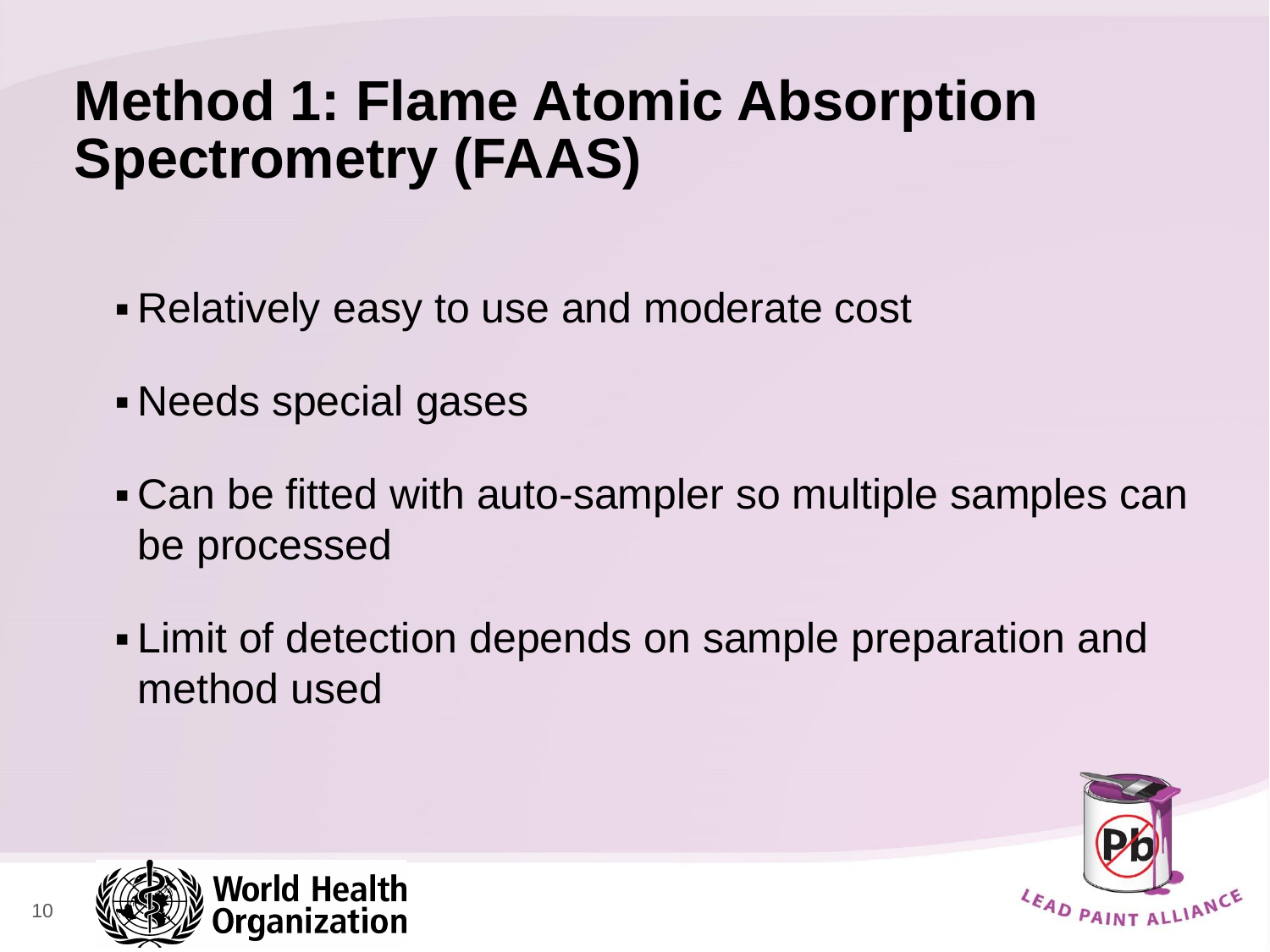#### **Method 2: Graphite Furnace Atomic Absorption Spectrometry (GFAAS)**

- Requires skilled laboratory technician
- Needs special gases
- Can analyze very small samples
- Can be fitted with auto-sampler so large number of samples can be run





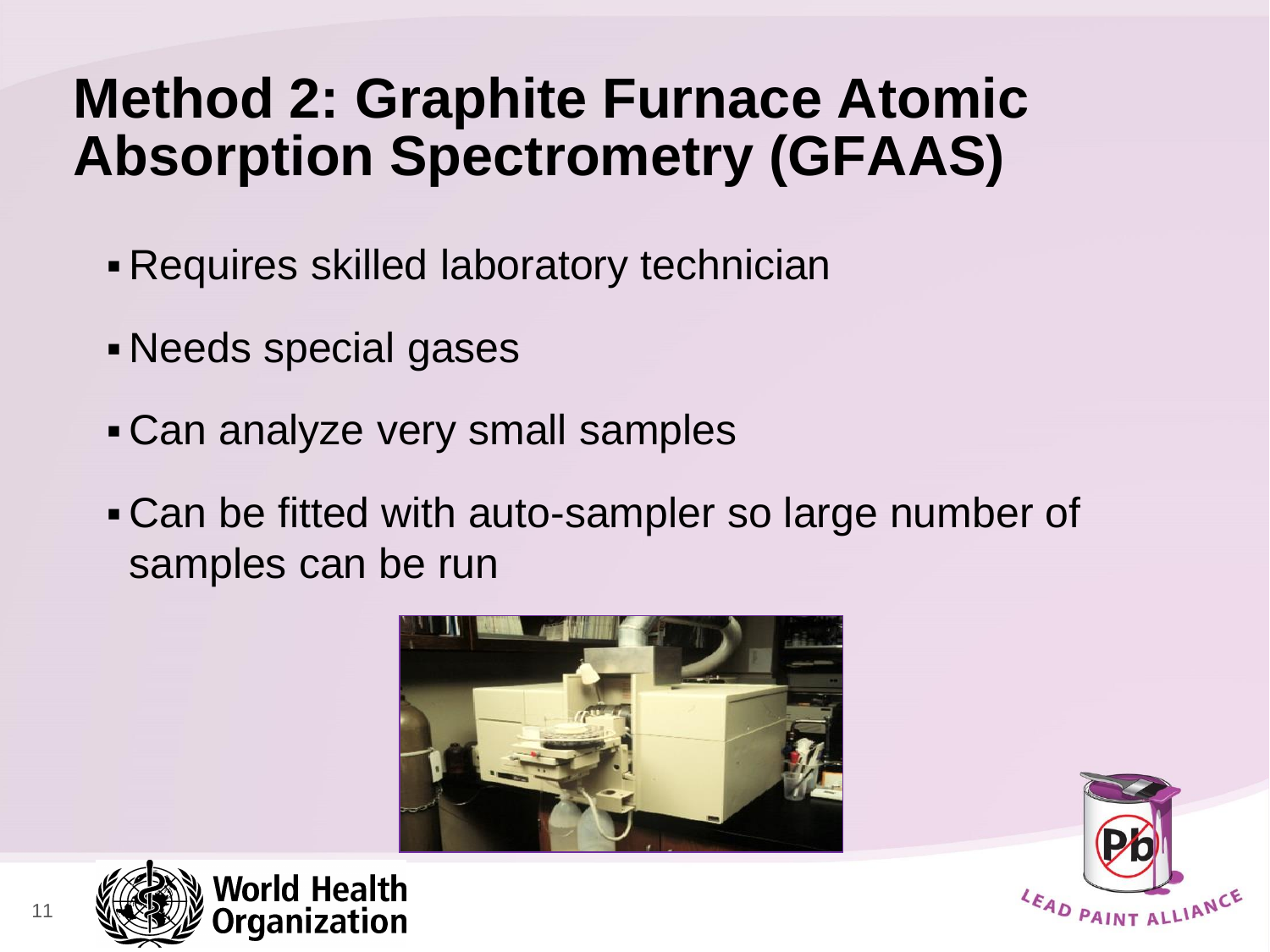#### **Method 3: Inductively Coupled Plasma Atomic Emission Spectrometry (ICP-AES)**

- Expensive, with high running costs
	- − More economical if used for large sample runs
- Requires highly-skilled laboratory technician
- Very low limit of detection



- Can measure multiple elements from a small sample
- Can determine isotope ratio, which may help to identify the source of the lead



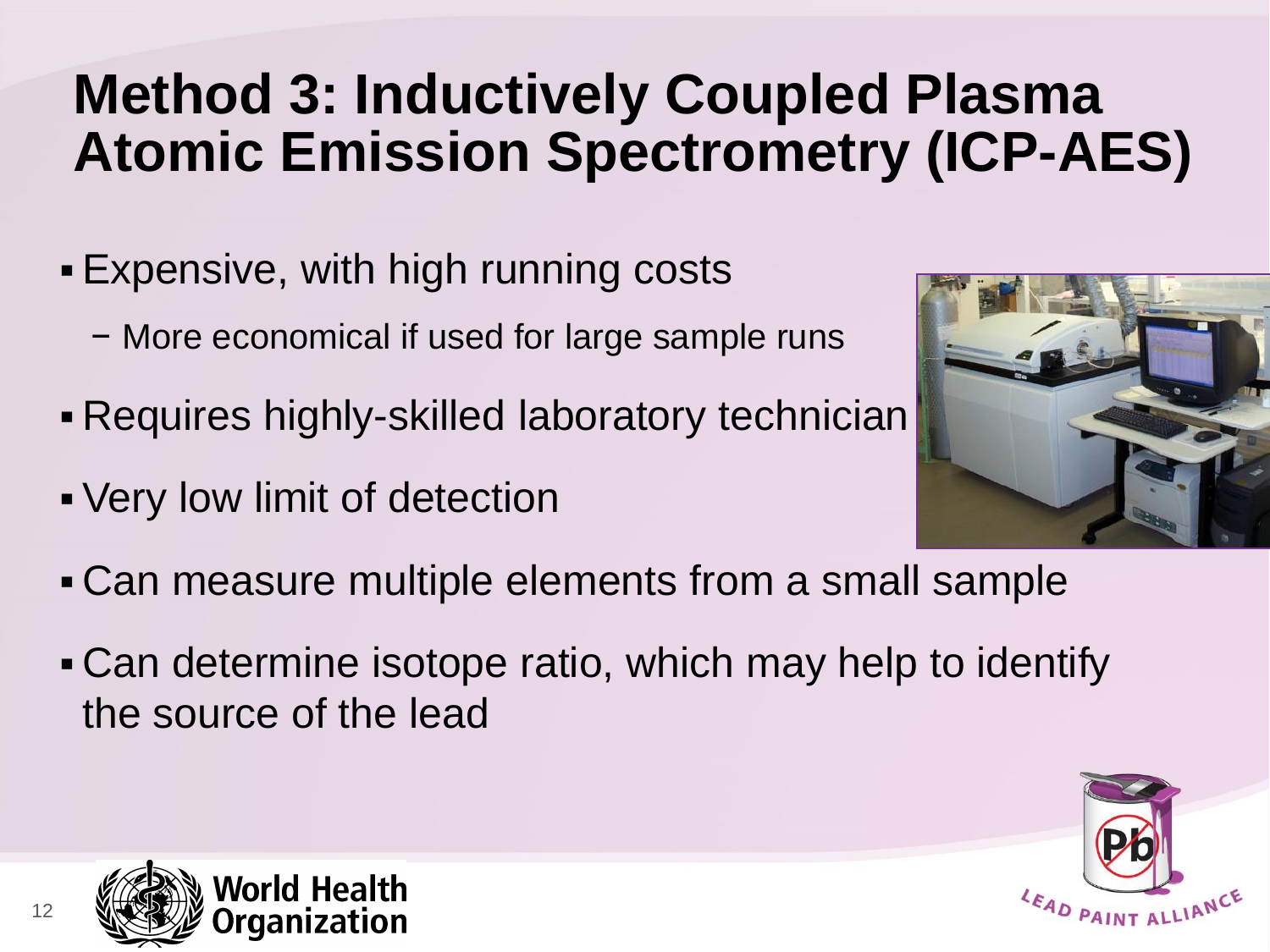#### **Laboratory analysis: Quality considerations**

- Trained personnel and good quality assurance procedures are essential to ensure accuracy and reliability of results
- Laboratory should participate in a proficiency-testing scheme, e.g. the Environmental Lead Proficiency Analytical Testing (ELPAT) program (ref 1)
- International standards exist for sample preparation and analysis (see following slides)



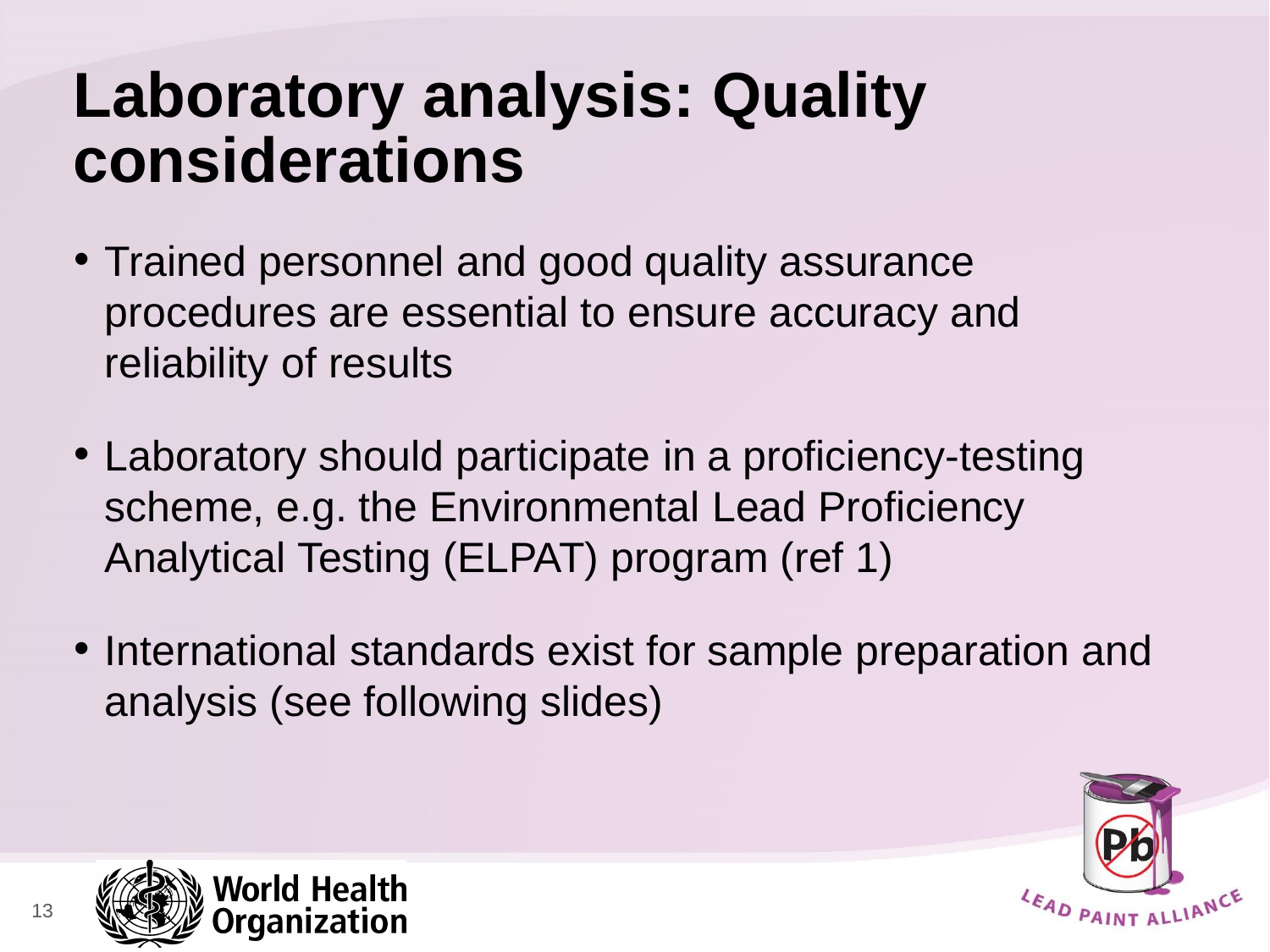#### **International standards for sample preparation**

- **ISO 1513**, Paints and varnishes Examination and preparation of test samples
- **ASTM E1645-01**, Practice for Preparation of Dried Paint Samples by Hotplate or Microwave Digestion for Subsequent Lead Analysis
- **ASTM E1979-12**, Practice for Ultrasonic Extraction of Paint, Dust, Soil, and Air Samples for Subsequent Determination of Lead



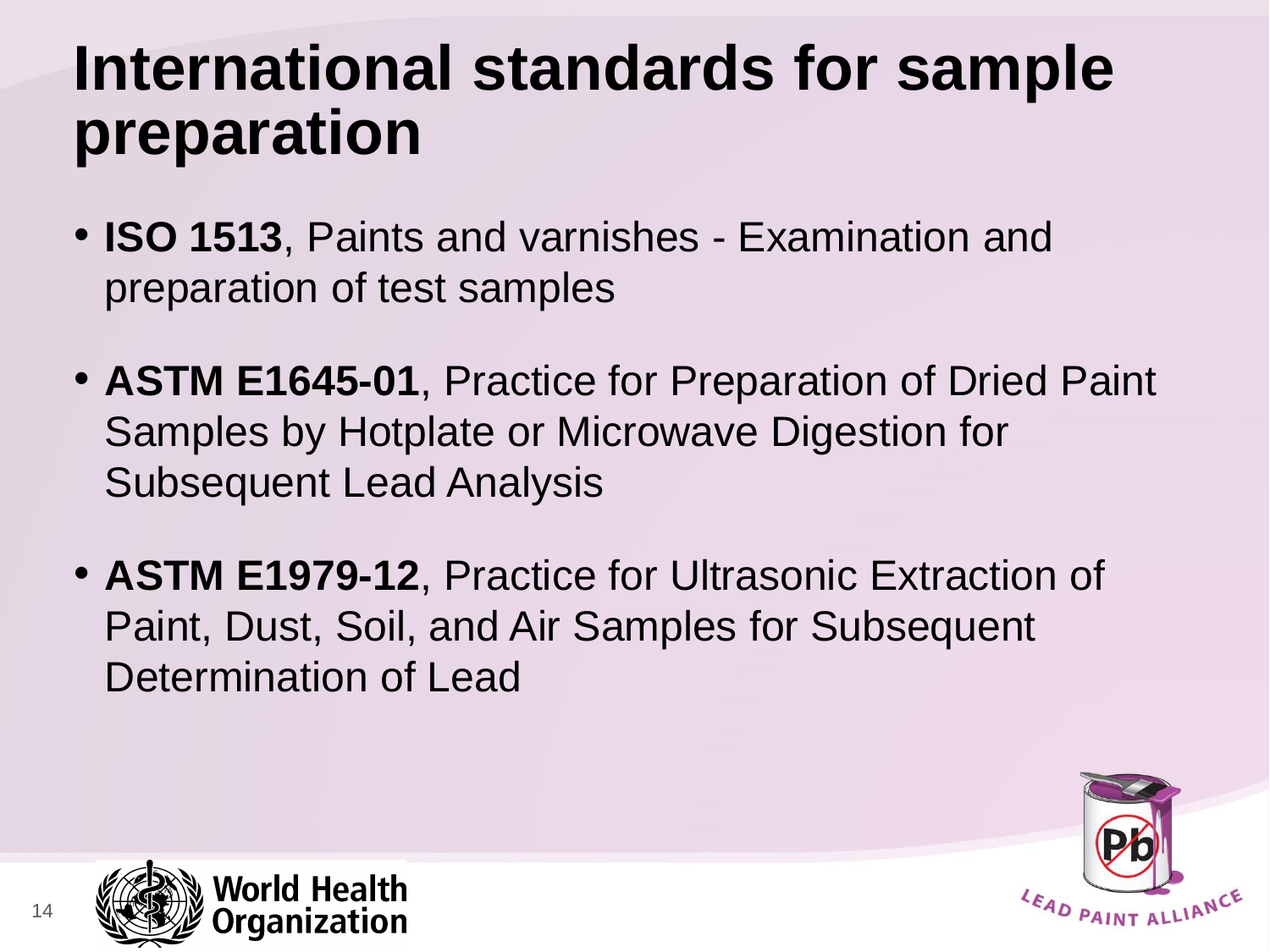#### **International standards for test methods**

- **ISO 6503**, Paints and varnishes Determination of total lead flame atomic absorption spectrometric method (for measurement of lead concentration of 0.01% to 2.0%)
- **ASTM D3335-85a(2014),** Standard test method for low concentrations of lead, cadmium, and cobalt in paint by atomic absorption spectroscopy (for measurement of lead concentration of 0.01% to 5.0%)
- **ASTM E1613-12**, Standard Test Method for Determination of Lead by Inductively Coupled Plasma Atomic Emission Spectrometry (ICP-AES), Flame Atomic Absorption Spectrometry (FAAS), or Graphite Furnace Atomic Absorption Spectrometry (GFAAS) Techniques (measurement of lead concentration differs according to analytical technique)

LEAD PAINT ALLIA





15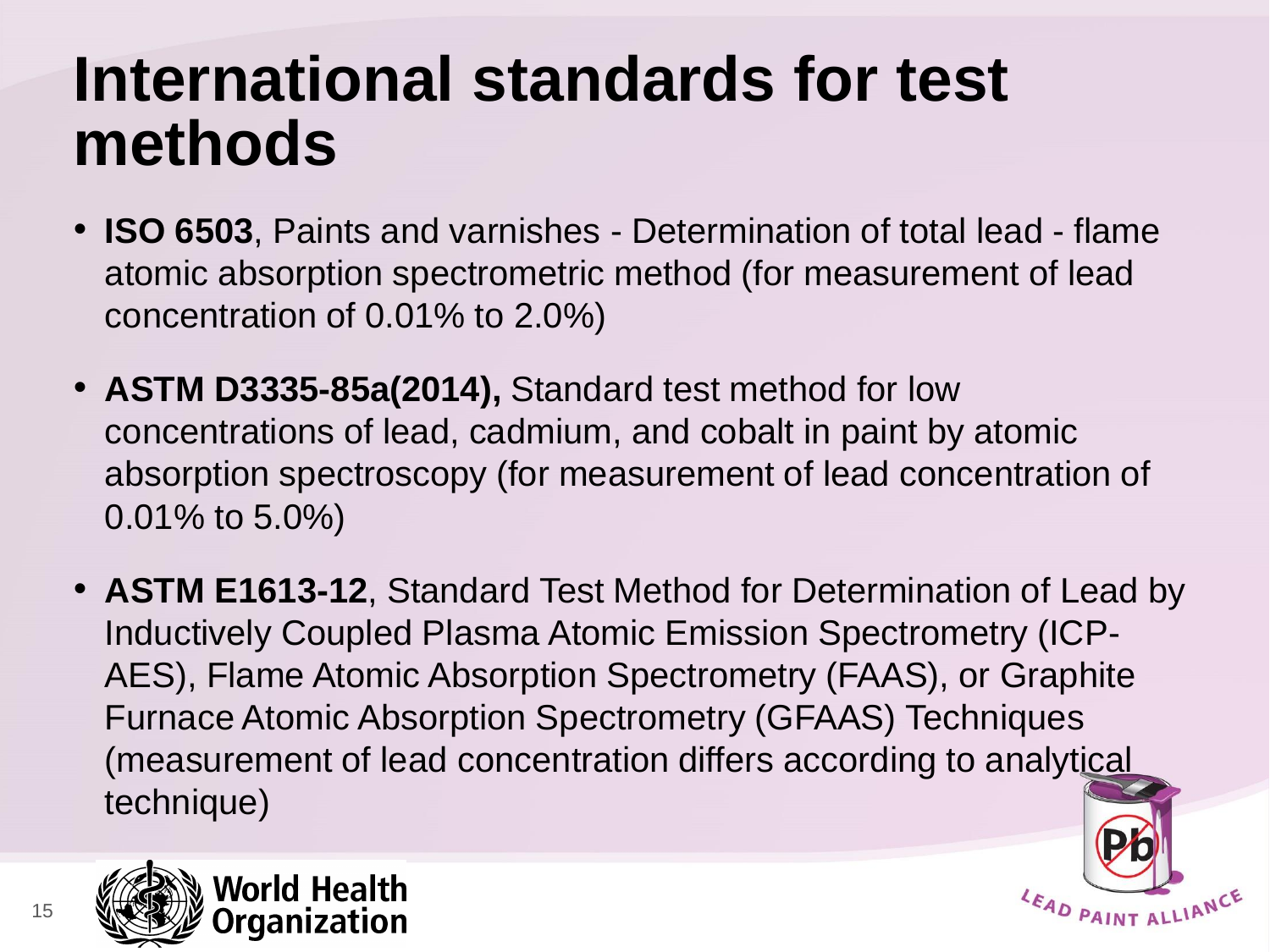## **Considerations when choosing a laboratory**

- Laboratory's experience in lead paint analysis
- Accreditation through a recognized proficiency testing scheme
- Analytical methods used (e.g. FAAS, GFAAS, ICP-AES)
- Limit of detection
- Costs per sample, including any shipping costs
- Specific sample requirements that the chosen laboratory may have
- Turn-around time



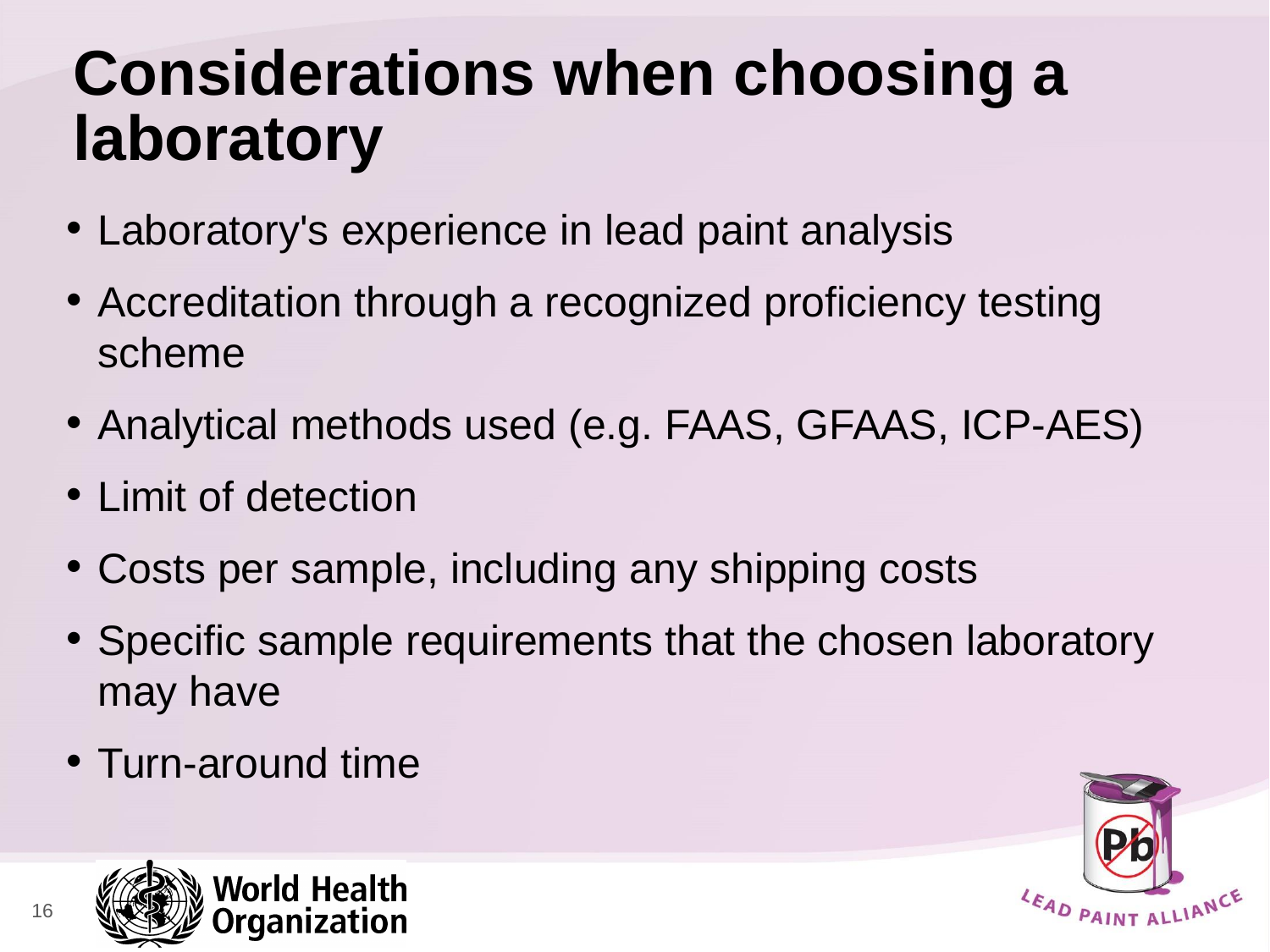#### **High-definition portable X-ray fluorescence analysis**

- New technology that can measure very low concentrations of lead
- Lead concentration can be reported as ppm
- Suitable for compliance testing of new paints
- Samples should prepared on a metal free homogeneous substrate, e.g. wood
- But: very few models available, expensive to buy (For information on standard portable XRF see later slides)



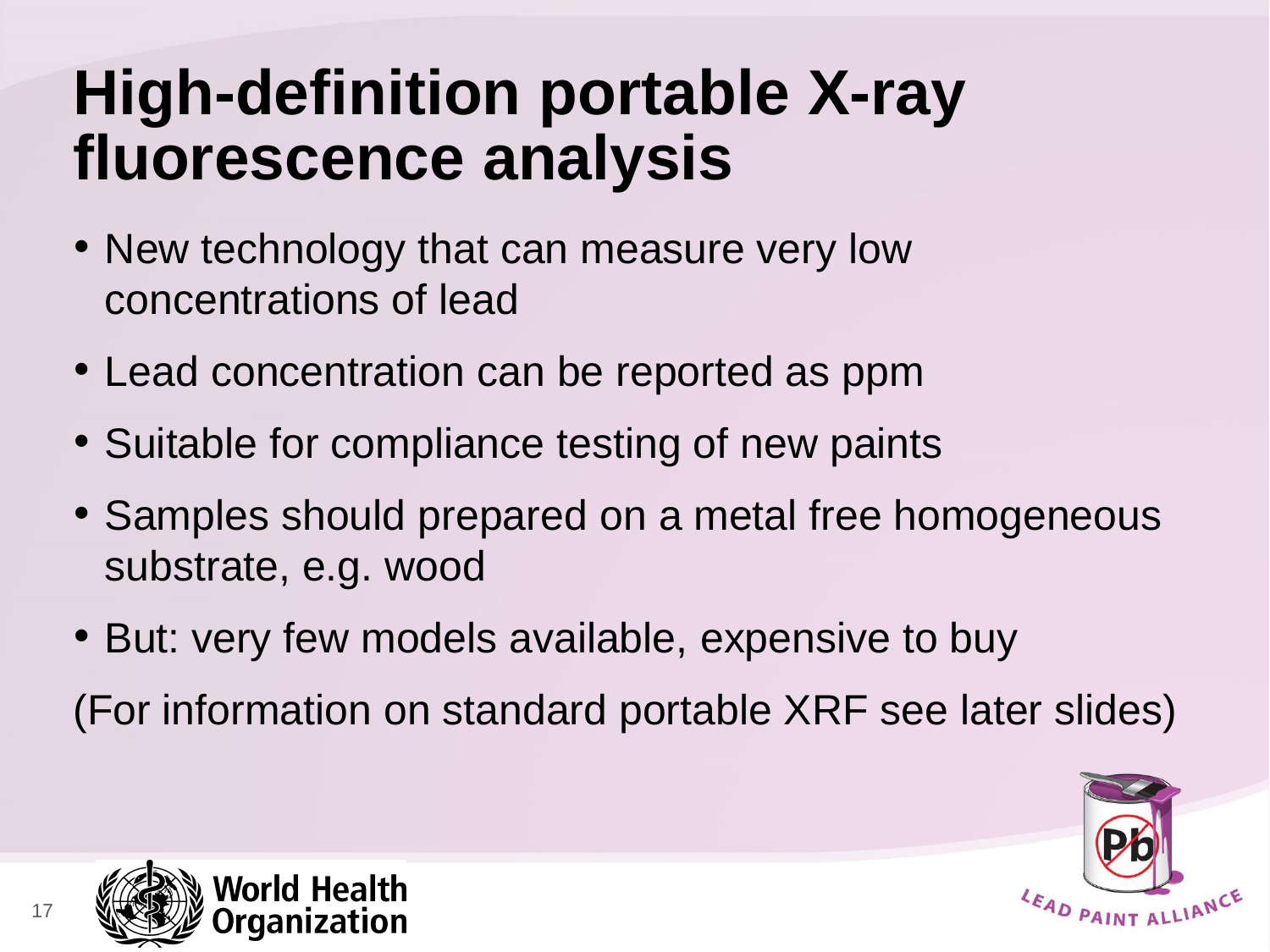## **Existing painted surface: Options for off-site and on-site analysis of lead content**



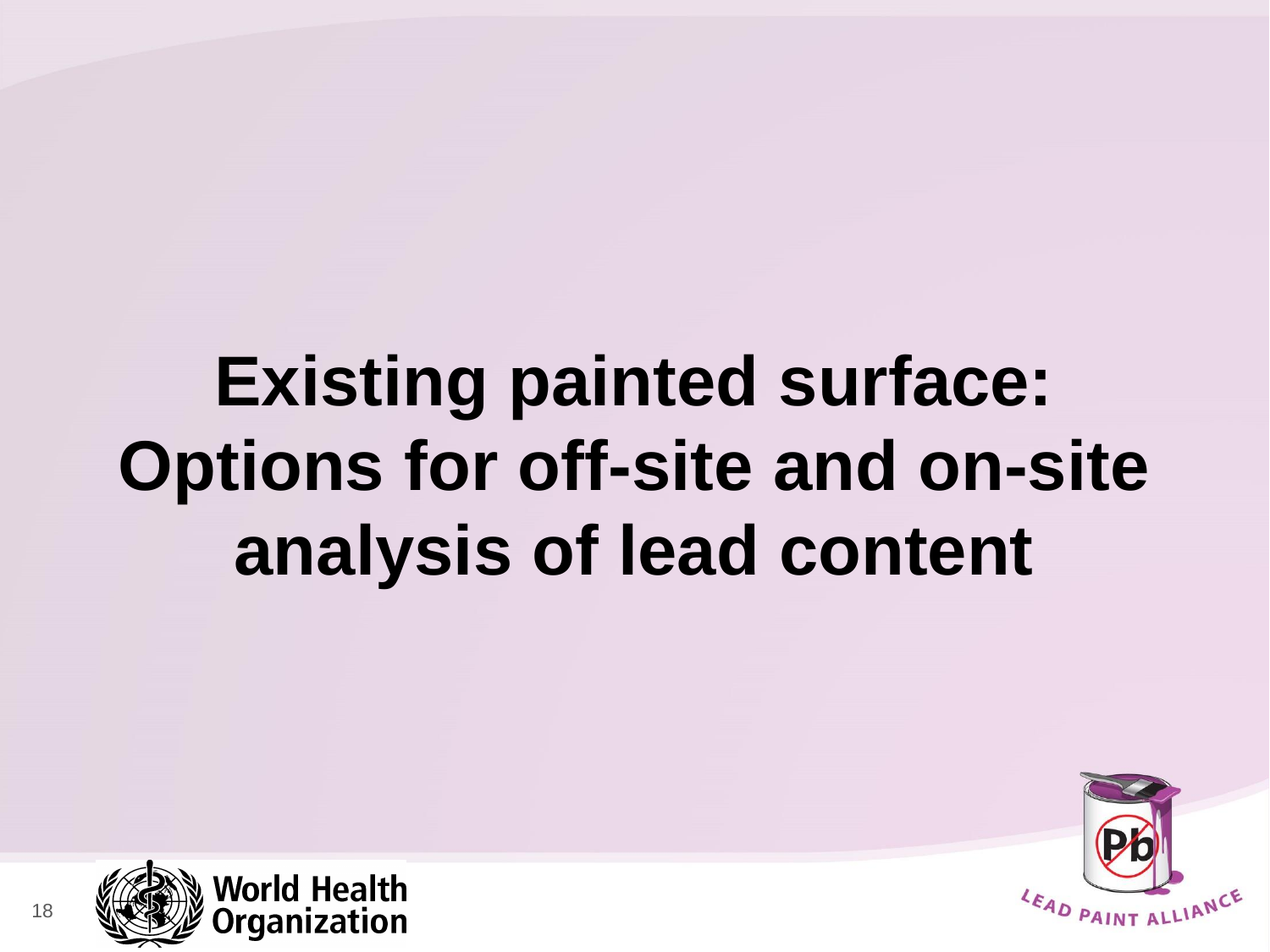#### **Painted surfaces: Options for measuring lead content**

1. Laboratory analysis (off-site)

2. Portable X-ray fluorescence (XRF) analysis (on-site)

3. Chemical test kits (on-site)



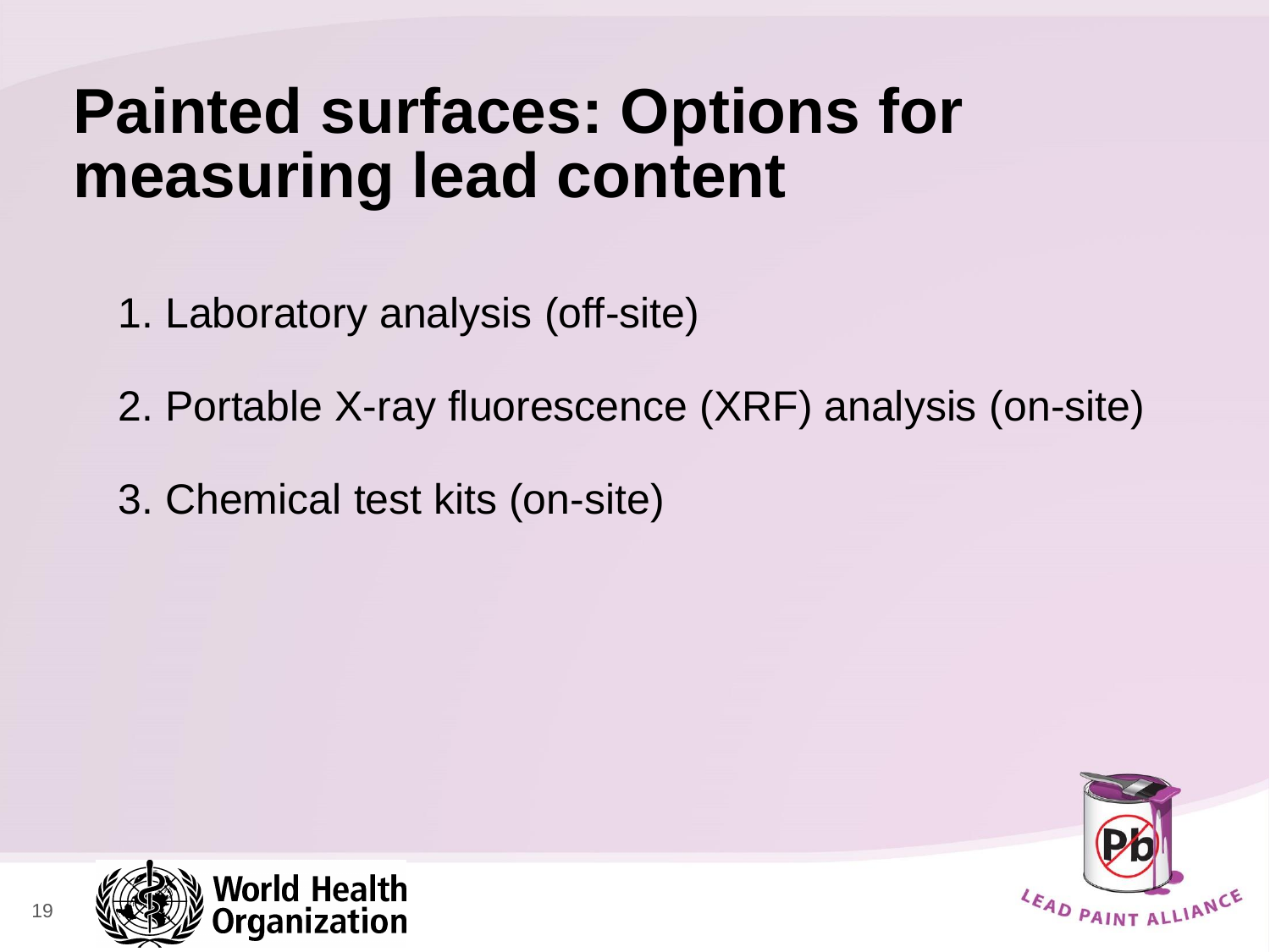#### **Option 1: Laboratory analysis for existing painted surfaces**

- Samples should be taken by trained personnel to ensure samples are adequate
- When taking a paint chip sample from a painted surface:
	- paint must be removed from the underlying material, i.e. it is necessary to damage the painted surface
	- **.** it is important to remove a precisely-measured area of paint
- Paint sample must be prepared (e.g. by acid digestion) before analysis
- Laboratory analysis takes additional time compared to on-site analysis

LEAD PAINT ALLIANCE

• See previous slides on new paint for information on laboratory test methods, standards, and considerations for choosing a laboratory

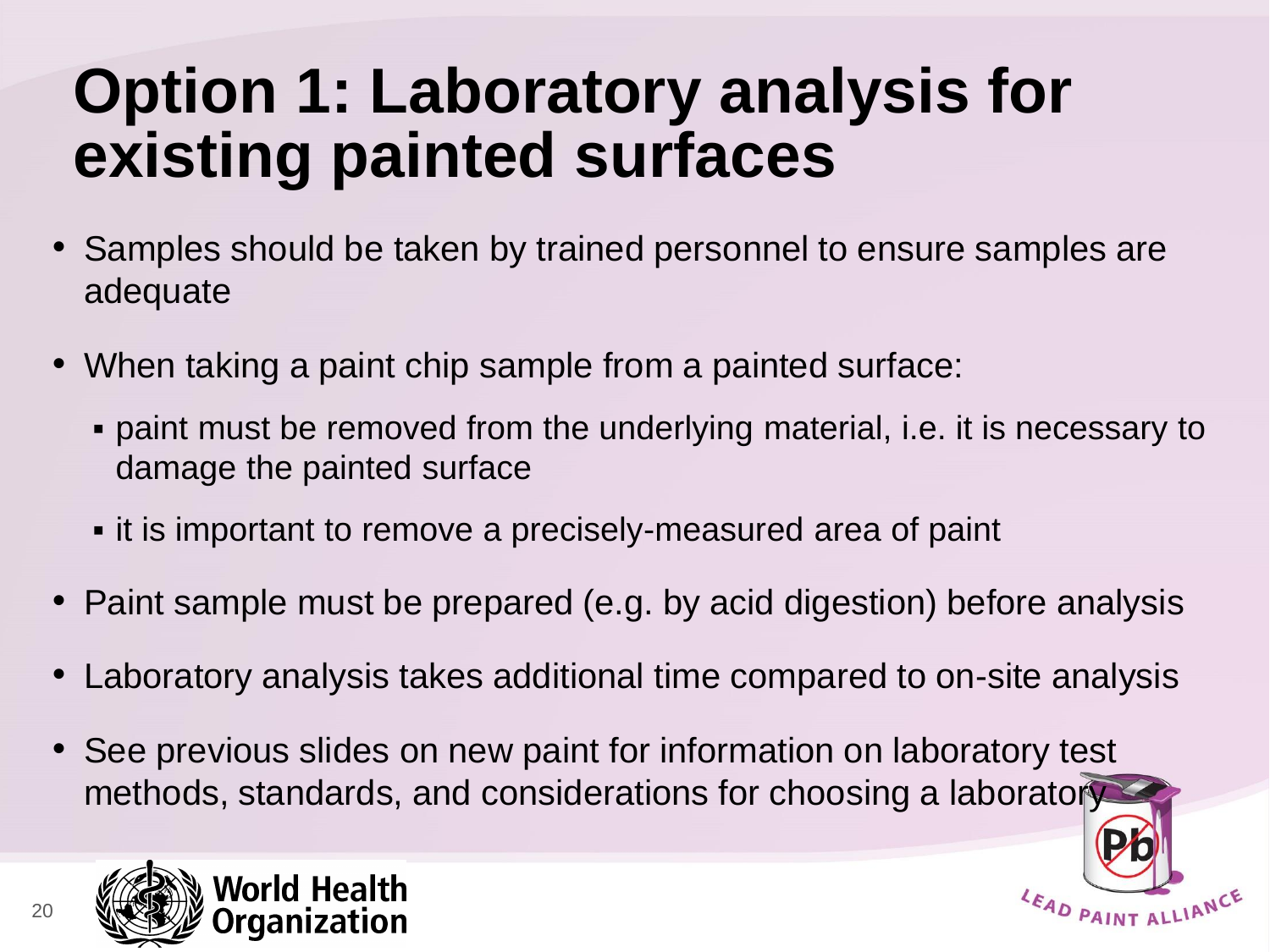## **Option 2: Portable XRF**

- Uses a radiation source or x-ray tube to detect and measure lead (radiation and x-ray safety precautions should be followed)
- Should be used by a trained operator to ensure reliable results
- Not all XRF devices are suitable for measuring lead in paint – check before using
- Equipment is relatively expensive but is more practicable for measuring a large number of surfaces than laboratory analysis





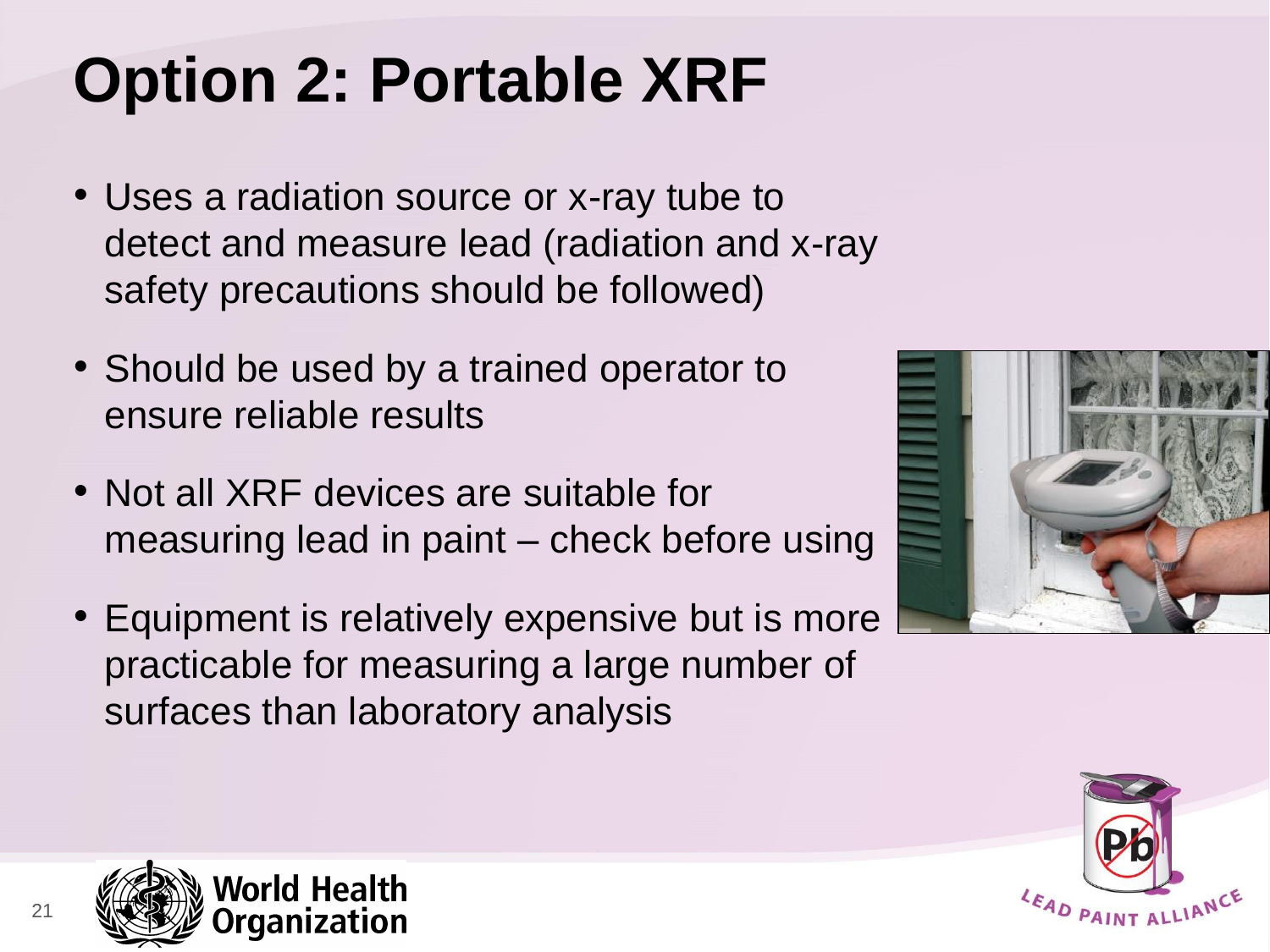## **Option 2: Portable XRF (continued)**

- Tested surface does not need to be damaged
- Results are available immediately
- Good accuracy when used by a trained operator, though there is a larger margin of error than with laboratory methods
- Can only be used on smooth, flat surfaces
- Suitable for dry paint but not wet paint



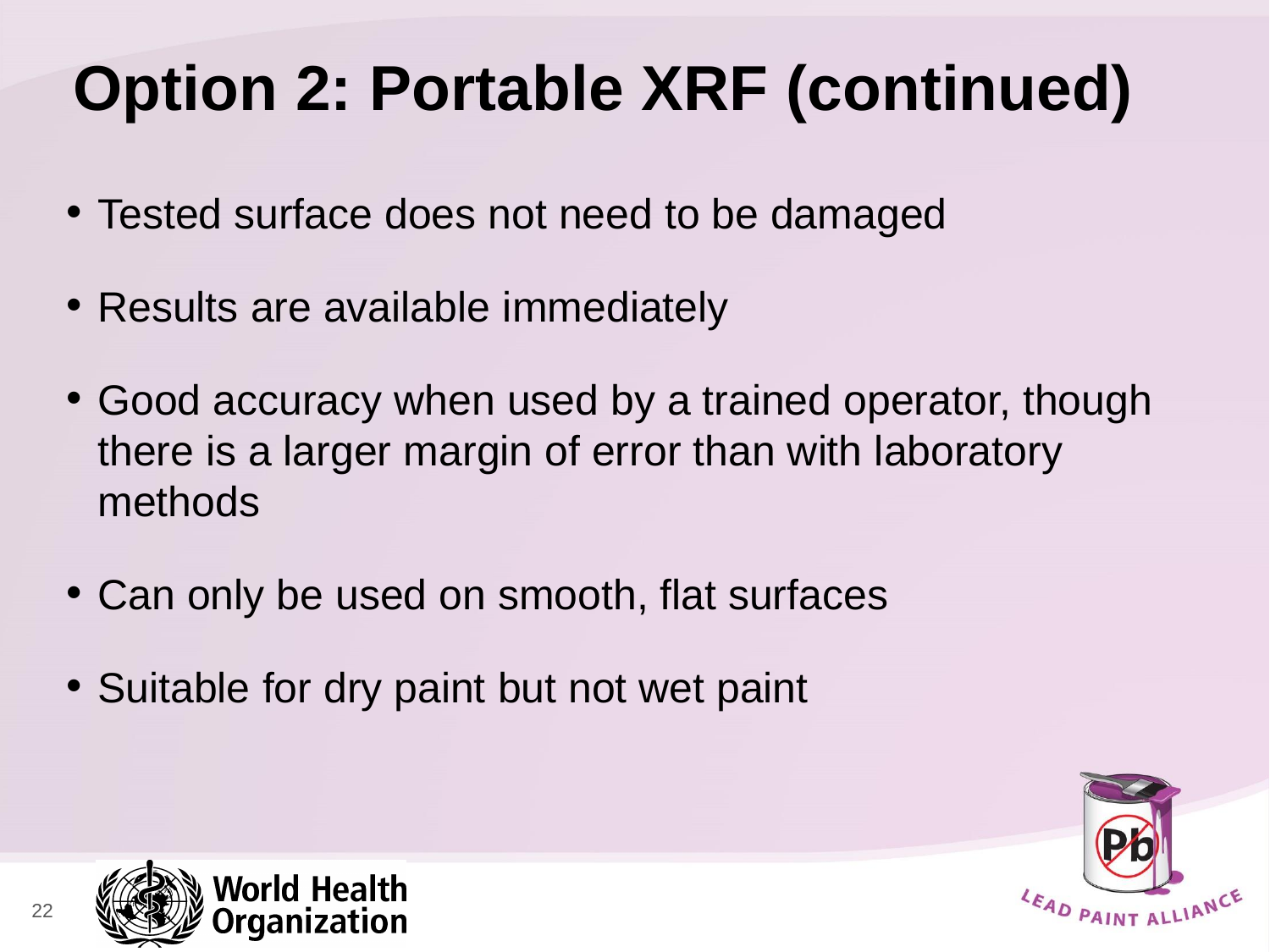## **Option 3: Chemical test kits**

- Qualitative test for lead paint on walls or other surfaces
- Relies on a colour change to indicate the presence of lead above a specified concentration, e.g. 5000 ppm
- Test gives rapid results
- Note: Some kits have a high rate of false positives or false negatives





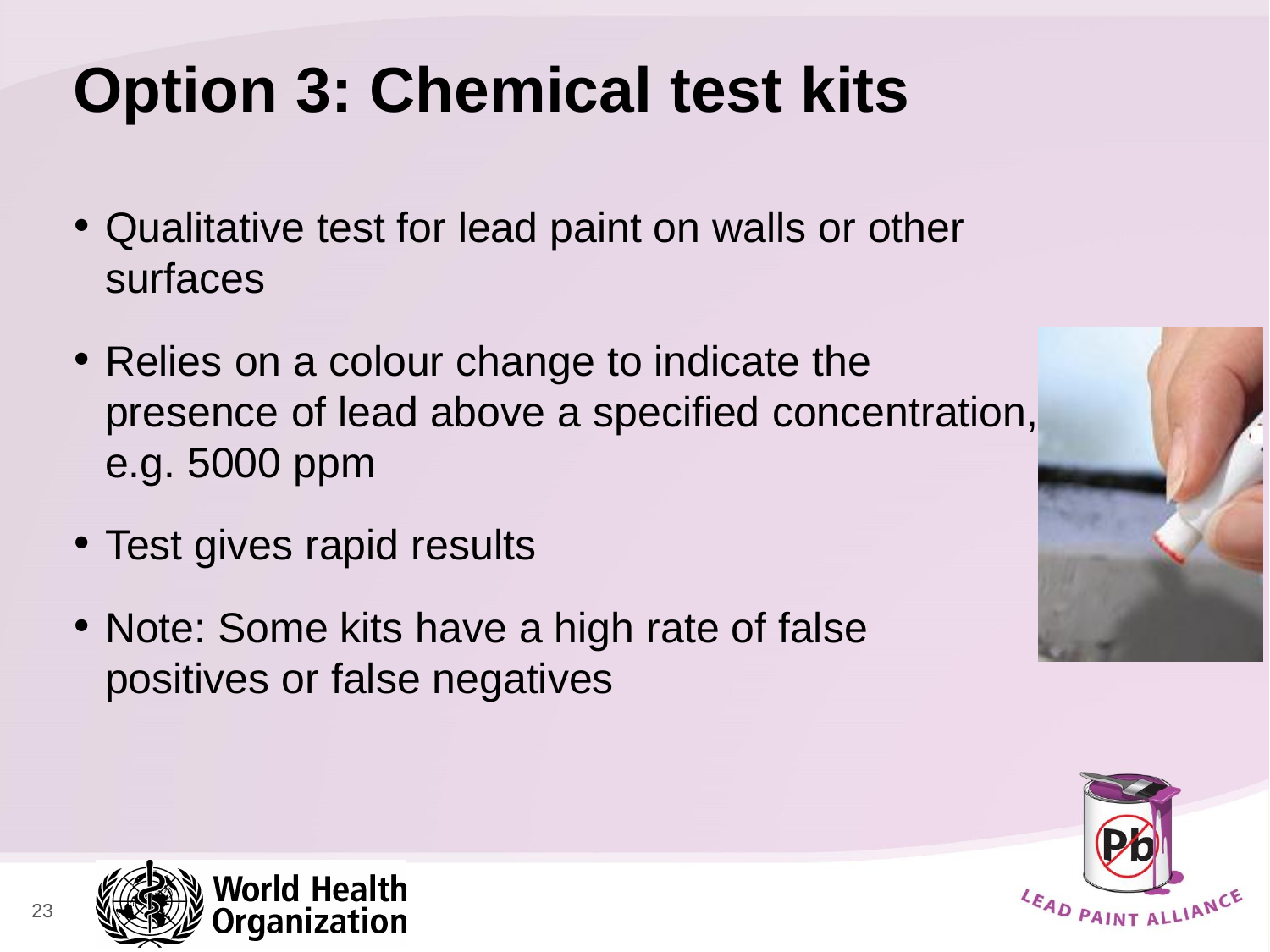### **Option 3: Chemical test kits (continued)**

- Two types of chemical test kits:
	- 1. Swab impregnated with reagents wiped against painted surface, and colour changes after seconds to minutes
	- 2. Test-tube with reagents place paint chip in tube to mix with reagent
- Only tests the exposed layer (to test underlying layers of paint, score or scrape off the surface paint)
- Special procedure may be needed for certain surfaces, e.g. plaster



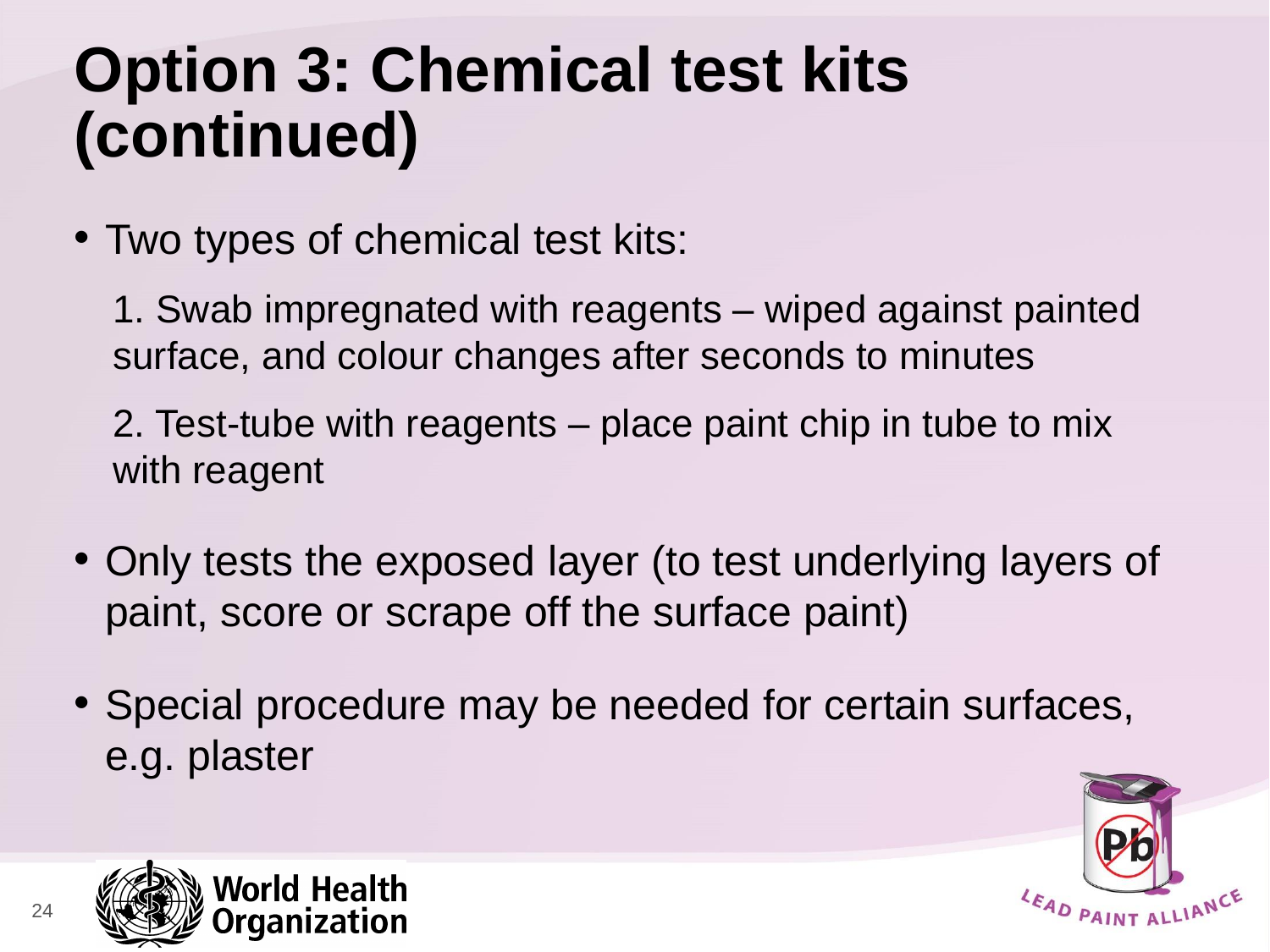### **Using lead paint analyses to investigate the paint market**



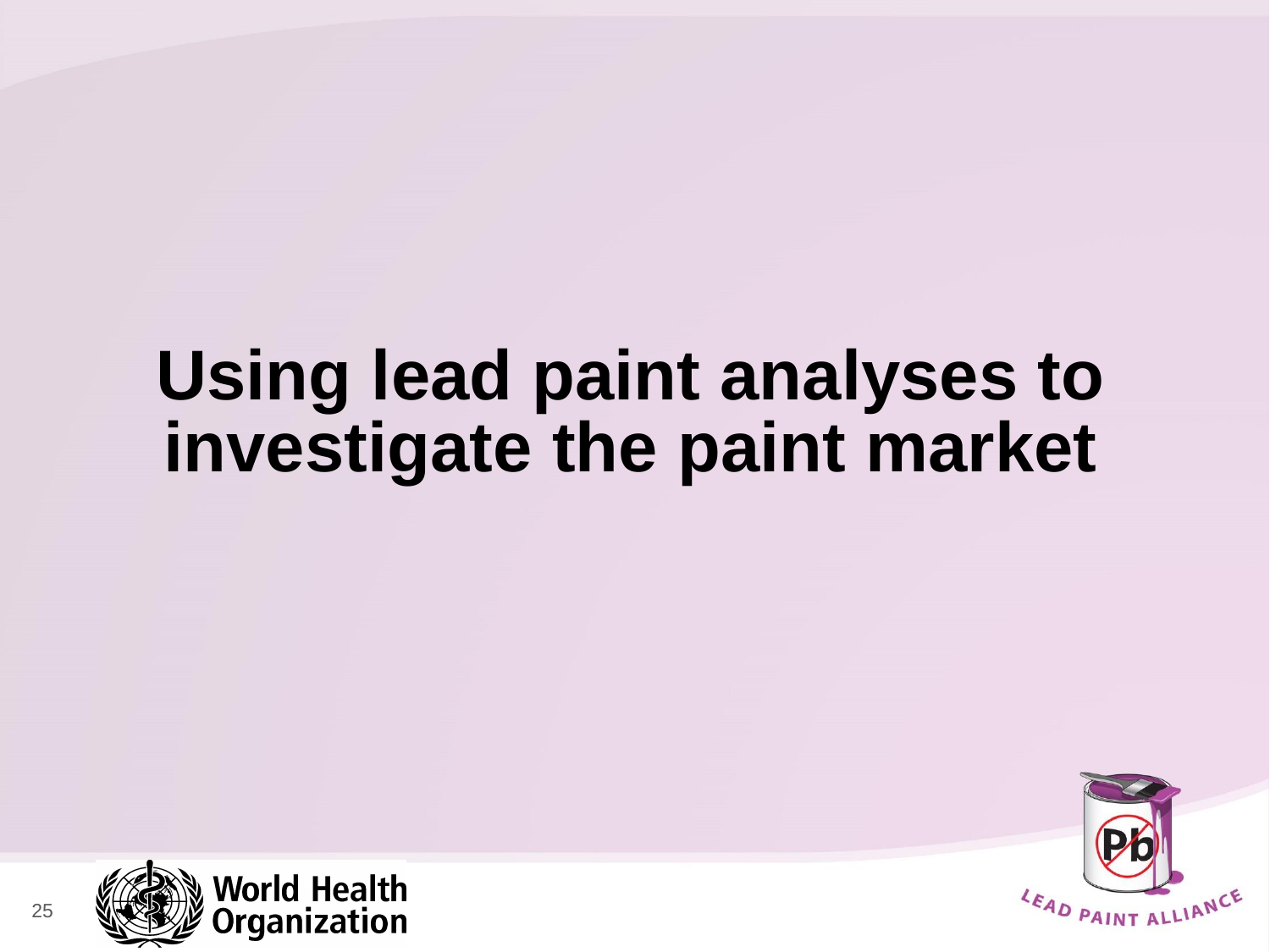#### **Conducting a market survey of lead content in new paint for sale**

- Provides information about the extent of the problem that lead paint presents in a country and the need for regulatory or enforcement measures.
- Important to ensure that tested products are representative of all major brands and include a range of colors:
	- brightly colored paints, e.g. yellow, red, orange, green, typically contain the highest levels of lead
	- **Example include low-lead colours such as white in the range**
- Useful to link data about lead content of paints to information about the manufacturers selling paint on the national market





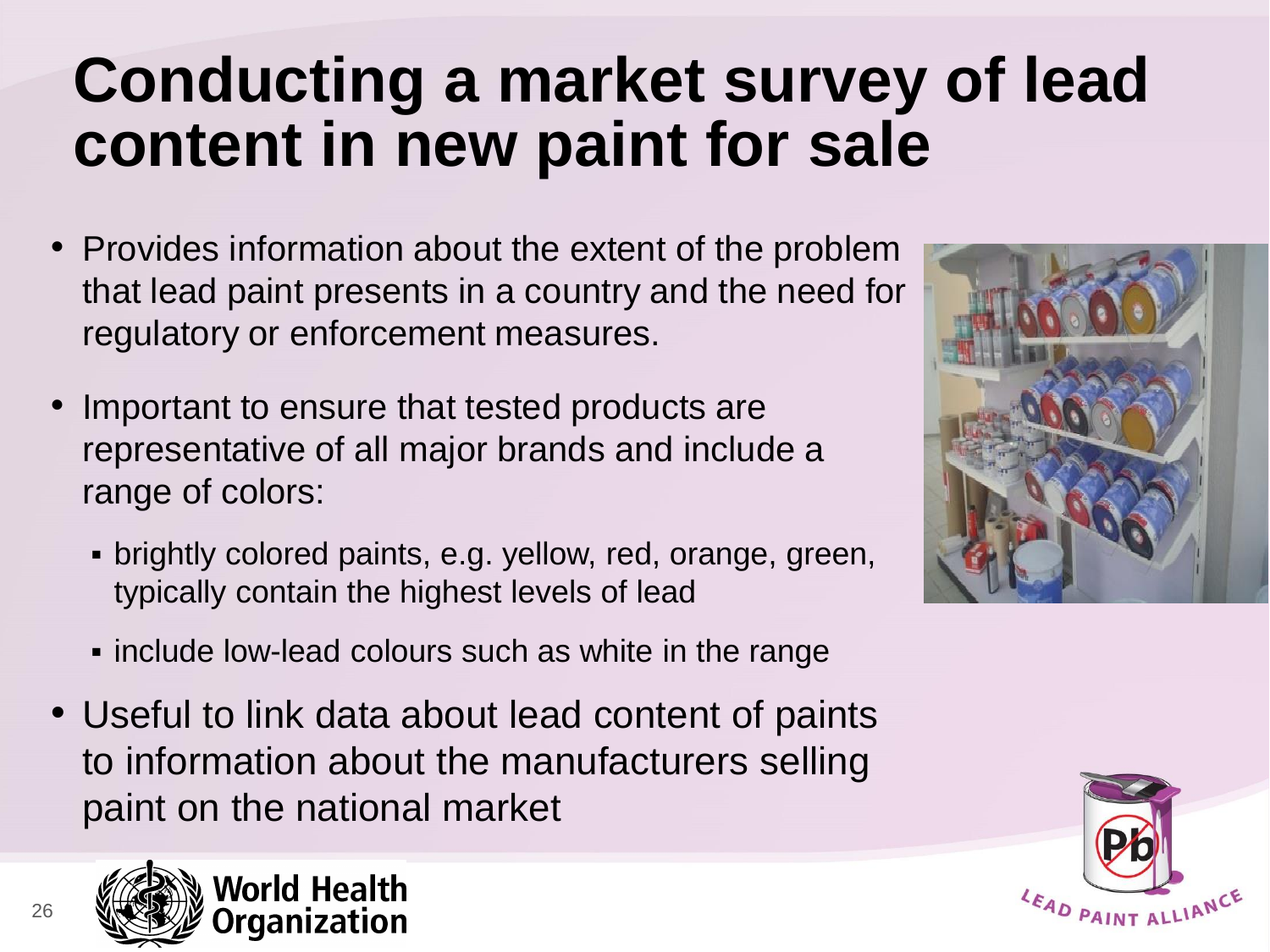#### **Linking analytical data to paint market information**

- Relevant information includes:
	- available brands on the market, both locally-produced and imported products
	- size of manufacturer and relative sales volume
	- information on paint-can labels about ingredients, hazard warnings about lead, or statements indicating low lead content



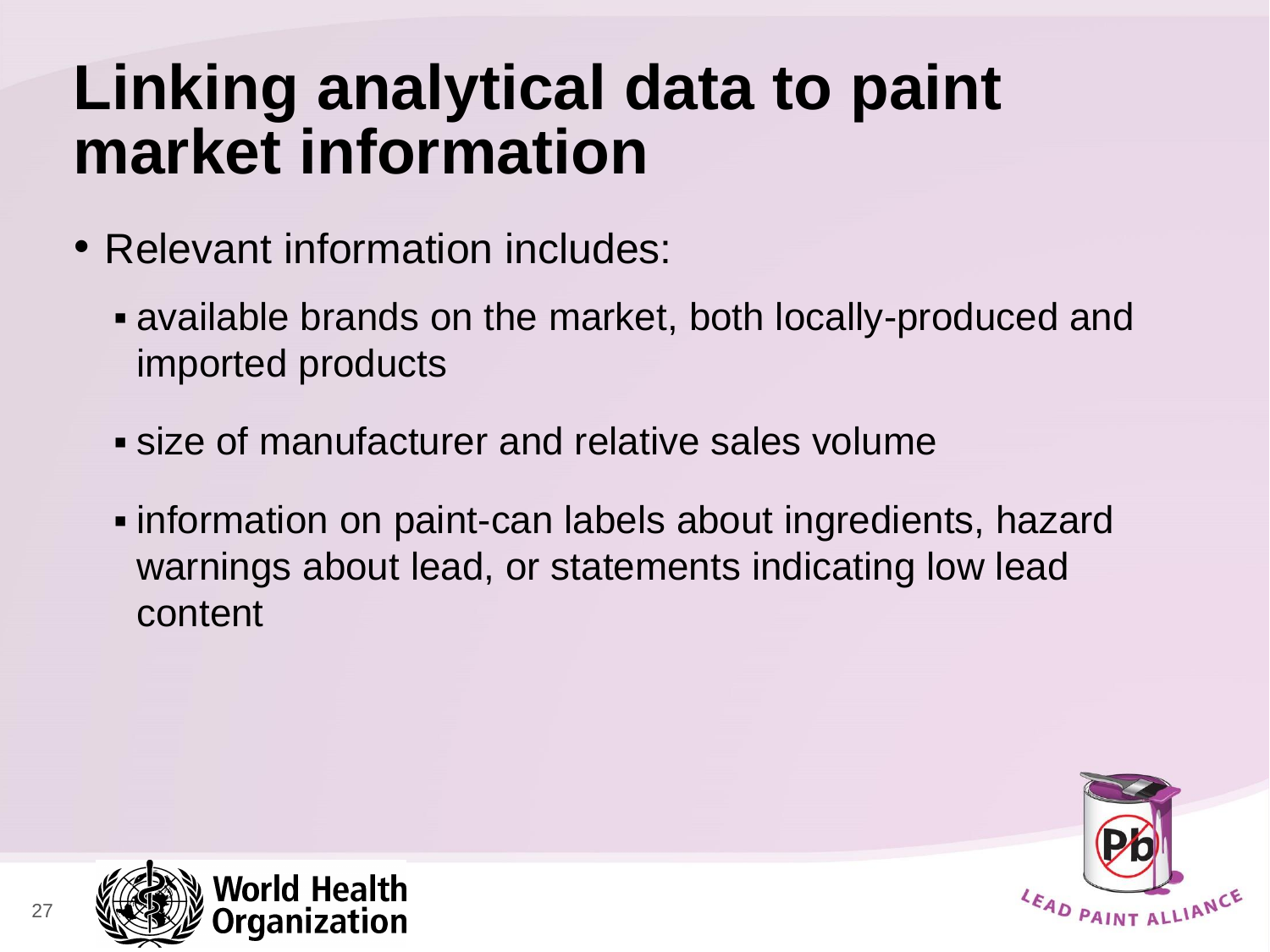### **Linking analytical data to paint market information (continued)**

- This information can be used:
	- as evidence when enacting and enforcing regulations on production, export / import, sales and use of paint with added lead
	- to show the need to include a labeling requirement in the regulation
	- **Fin outreach to industry stakeholders for dialogue about regulatory** controls on lead paint
- More information is available
	- More detail on how to conduct a market survey is found in a 2013 UNEP/IPEN report (see Reference 8 at end of this module)
	- See Module F of the toolkit for paint study results in developing countries



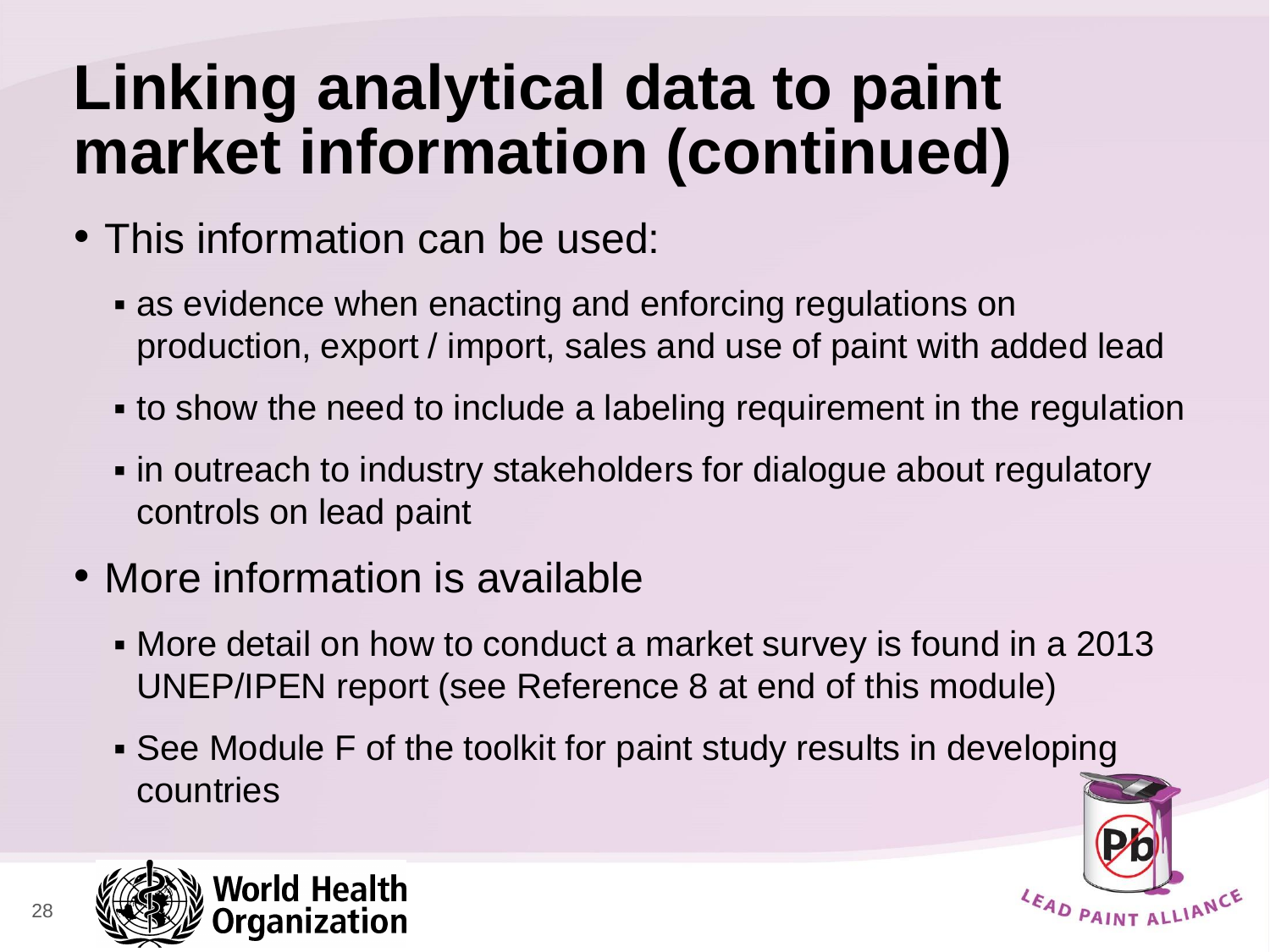## **Summary**

- Choice of analytical method to measure lead in paint depends on many factors, such as the reason for analysis, number of samples, cost limitations, need for precise measurement, etc
- For new paint, three good laboratory methods are available that vary in cost and level of detection
- For existing painted surfaces, measurement methods include off-site laboratory analyses plus two on-site tests that vary in cost and accuracy
- Market surveys of new paints for sale are used to determine the availability of lead paint and can provide evidence to justify regulation and to monitor compliance



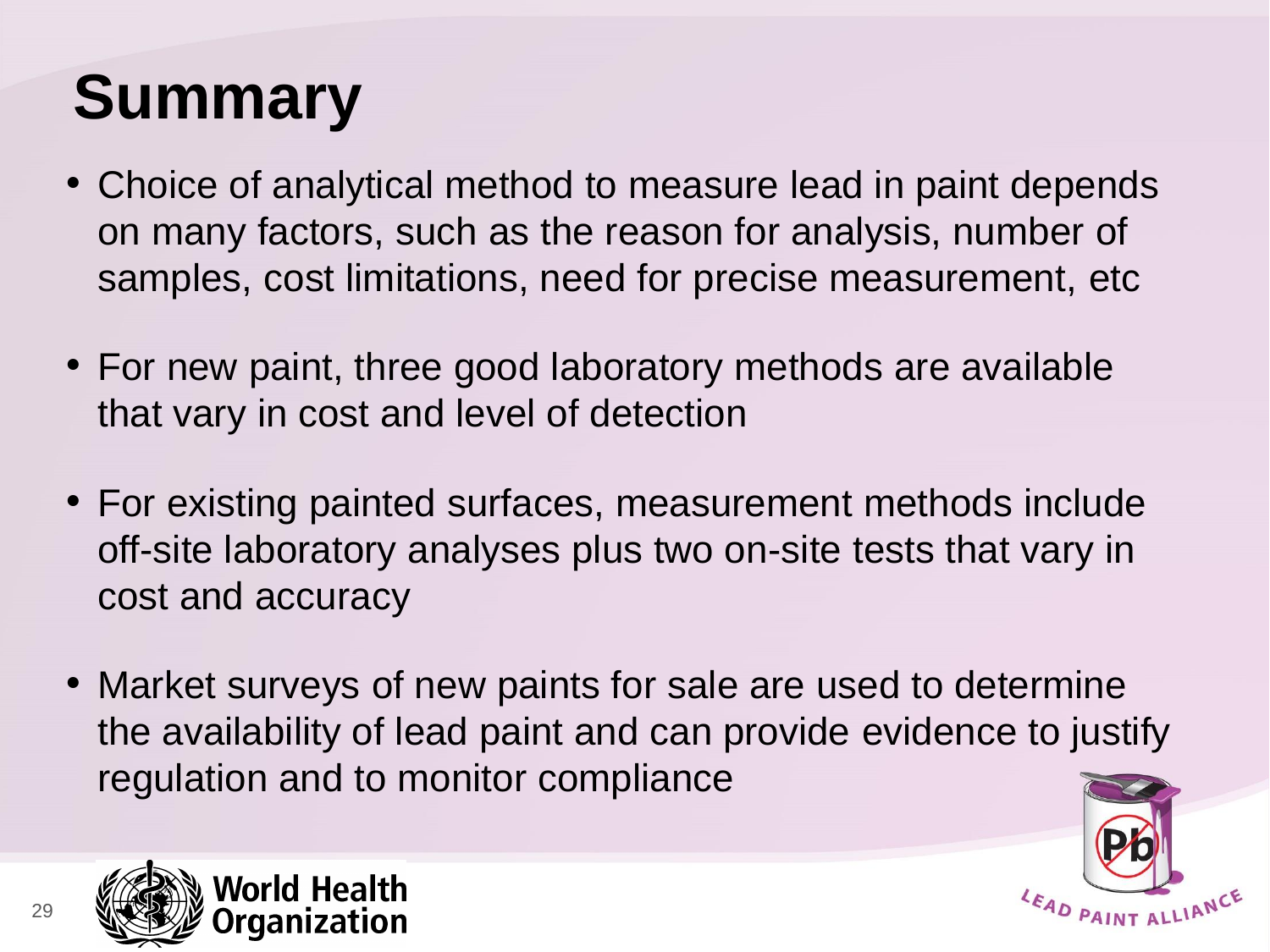## **References**

- 1. Environmental Lead Proficiency Analytical Testing (ELPAT) programme <http://www.aihapat.org/ProficiencyTestingPrograms/elpat/Pages/default.aspx>
- 2. ASTM D3335-85a (2014), Standard Test Method for Low Concentrations of Lead, Cadmium, and Cobalt in Paint by Atomic Absorption Spectroscopy, ASTM International, West Conshohocken, PA <http://www.astm.org/Standards/D3335.htm>
- 3. ASTM E1613-12, Standard Test Method for Determination of Lead by Inductively Coupled Plasma Atomic Emission Spectrometry (ICP-AES), Flame Atomic Absorption Spectrometry (FAAS), or Graphite Furnace Atomic Absorption Spectrometry (GFAAS) Techniques, ASTM International, West Conshohocken, PA <http://www.astm.org/Standards/E1613.htm>
- 4. ASTM E1645-01 (2007), Practice for Preparation of Dried Paint Samples by Hotplate or Microwave Digestion for Subsequent Lead Analysis, ASTM International, West Conshohocken, PA <http://www.astm.org/Standards/E1645.htm>
- 5. ASTM E1979-12, Practice for Ultrasonic Extraction of Paint, Dust, Soil, and Air Samples for Subsequent Determination of Lead, ASTM International, West Conshohocken, PA <http://www.astm.org/Standards/E1979.htm>



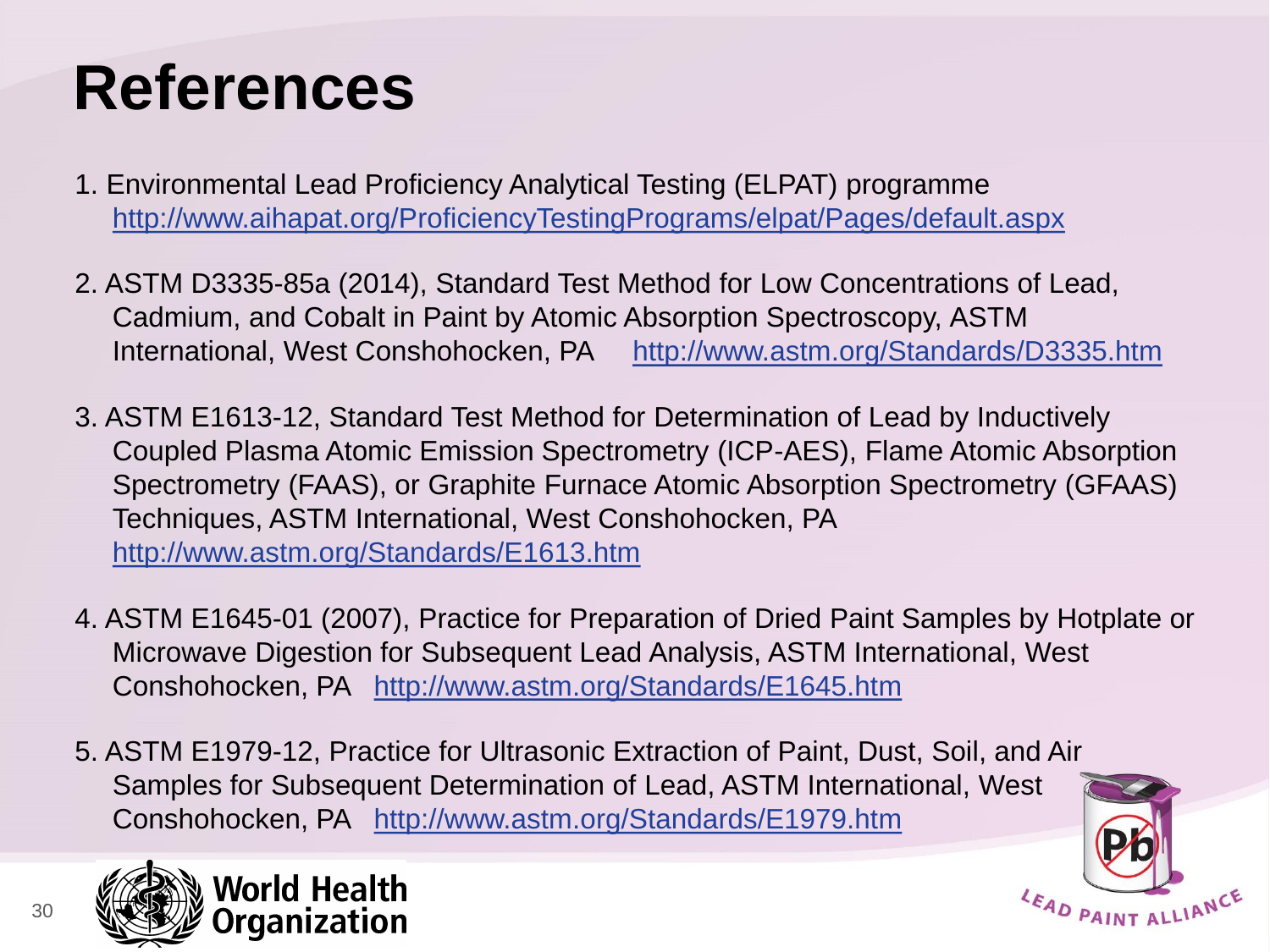## **References (continued)**

- 6. ISO 1513:2010, Paints and varnishes Examination and preparation of test samples (available in English, French and Russian). [http://www.iso.org/iso/iso\\_catalogue/catalogue\\_tc/catalogue\\_detail.htm?csnumber=5](http://www.iso.org/iso/iso_catalogue/catalogue_tc/catalogue_detail.htm?csnumber=50490) [0490](http://www.iso.org/iso/iso_catalogue/catalogue_tc/catalogue_detail.htm?csnumber=50490)
- 7. ISO 6503:1984, Paints and varnishes Determination of Total Lead -- Flame Atomic Absorption Spectrometric Method (available in English and French) [http://www.iso.org/iso/iso\\_catalogue/catalogue\\_tc/catalogue\\_detail.htm?csnumber=1](http://www.iso.org/iso/iso_catalogue/catalogue_tc/catalogue_detail.htm?csnumber=12880) [2880](http://www.iso.org/iso/iso_catalogue/catalogue_tc/catalogue_detail.htm?csnumber=12880)
- 8. UNEP/IPEN (2013). Lead in Enamel Decorative Paint: National Paint Testing Results: A Nine Country Study (method described in pages 36-38) [http://www.unep.org/chemicalsandwaste/Portals/9/Mercury/Documents/publications/L](http://www.unep.org/chemicalsandwaste/Portals/9/Mercury/Documents/publications/Lead_in_Enamel_decorative_paints.pdf) ead in Enamel decorative paints.pdf



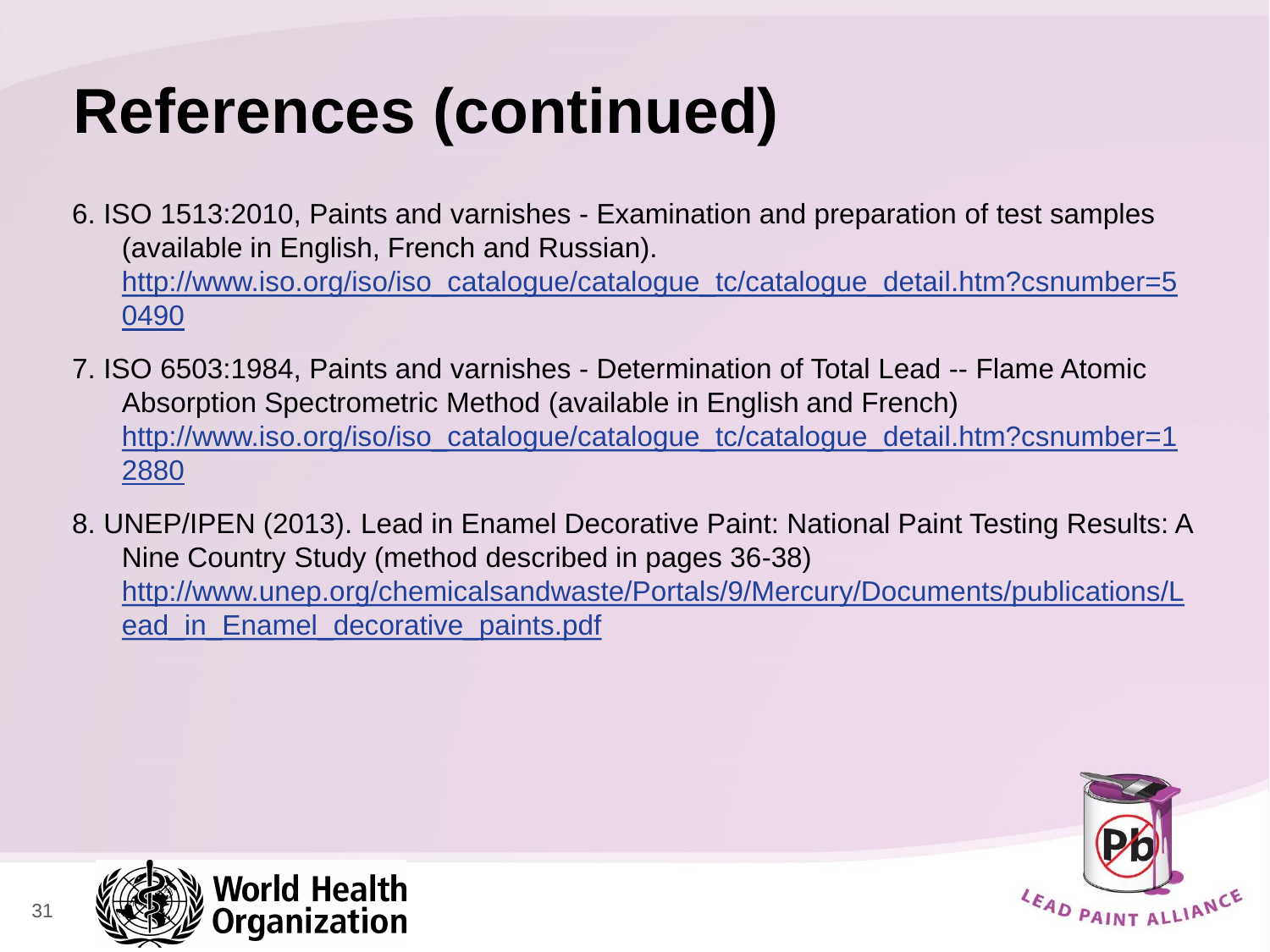## **Additional information**

WHO (2011). Brief guide to analytical methods for measuring lead in paint (available in Chinese, English, French and Spanish) [http://www.who.int/ipcs/assessment/public\\_health/lead/en](http://www.who.int/ipcs/assessment/public_health/lead/en)



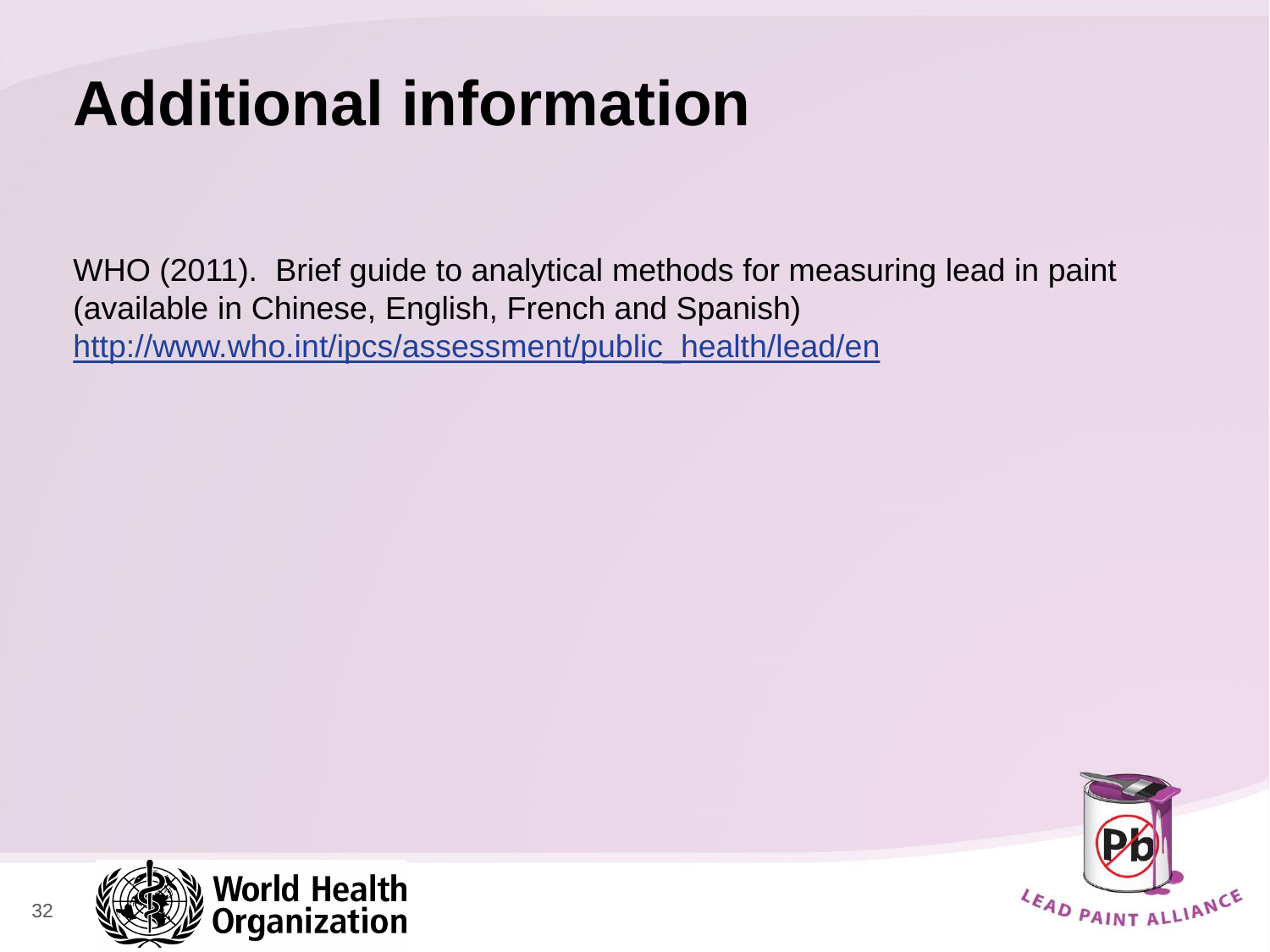### **Disclaimer**

The mention of specific companies or of certain manufacturers' products does not imply that they are endorsed or recommended by the World Health Organization in preference to others of a similar nature that are not mentioned. Errors and omissions excepted, the names of proprietary products are distinguished by initial capital letters.

All reasonable precautions have been taken by the World Health Organization to verify the information contained in this publication. However, the published material is being distributed without warranty of any kind, either expressed or implied. The responsibility for the interpretation and use of the material lies with the reader. In no event shall the World Health Organization be liable for damages arising from its use.